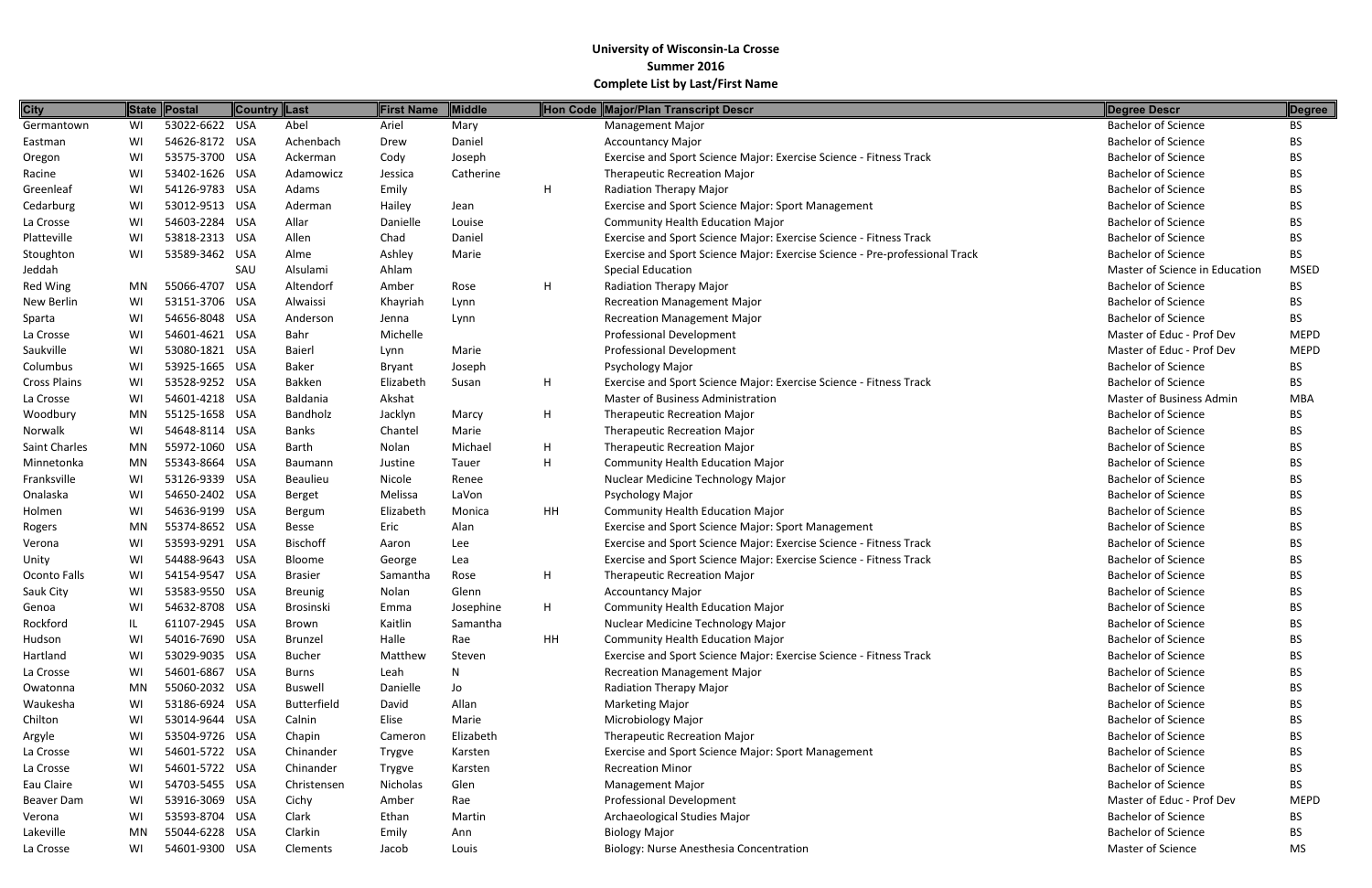| 54755-8147 USA<br><b>Therapeutic Recreation Major</b><br><b>Bachelor of Science</b><br>WI<br>Comerford<br>Carly<br>D<br>BS.<br><b>Bachelor of Science</b><br>MN<br>55419-1144 USA<br>Mallory<br>Reed<br><b>Therapeutic Recreation Major</b><br>Cramer<br><b>BS</b><br>54166-6124 USA<br><b>Bachelor of Science</b><br>WI<br>Lee<br>Radiation Therapy Major<br>BS<br>Cummings<br>Courtney<br>Dahlke<br>Kyle<br>Exercise and Sport Science Major: Exercise Science - Fitness Track<br><b>Bachelor of Science</b><br>WI<br>54452-8102 USA<br>BS.<br>Grant<br>54601-6352 USA<br><b>MPH</b><br>WI<br>Community Health Education: Public Health<br><b>Master of Public Health</b><br>Day<br>Kayleigh<br>Jayne<br>54481-3728 USA<br><b>Bachelor of Science</b><br>WI<br>DeHart<br>Desiree<br>Psychology Major<br><b>BS</b><br>Dawn<br>WI<br>54494-5824 USA<br>H<br><b>Bachelor of Science</b><br>Dickson<br><b>Therapeutic Recreation Major</b><br>Angela<br>Lynn<br>ВS<br>54984-6899 USA<br>Dickson<br>William<br>Н<br><b>Bachelor of Science</b><br>WI<br>Mitchel<br><b>Chemistry Major: ACS Certification</b><br>BS.<br>H<br>53577-9633 USA<br>Diehl<br><b>Radiation Therapy Major</b><br><b>Bachelor of Science</b><br>WI<br>Marlene<br>BS.<br>Andrea<br>Master of Science<br>Tomah<br>WI<br>54660-4283 USA<br>Katharine<br>Biology: Nurse Anesthesia Concentration<br><b>MS</b><br>Divyak<br>Mary<br>53711-3674 USA<br>Adela<br><b>Bachelor of Science</b><br>WI<br>Elizabeth<br>Exercise and Sport Science Major: Exercise Science - Fitness Track<br>Dorn<br>BS.<br>53017-9657 USA<br><b>Bachelor of Science</b><br>WI<br>Shannon<br>Faye<br>Psychology Major<br>Colgate<br>BS.<br>Downs<br>54016-8126 USA<br>WI<br>Drewiske<br>Madaline<br>Marie<br><b>Management Major</b><br><b>Bachelor of Science</b><br>BS.<br>54667-7274 USA<br><b>Bachelor of Science</b><br>Westby<br>WI<br>Elinor<br>H<br><b>BS</b><br>East<br>Ann<br>Art Major<br>54665-7664 USA<br>Master of Public Health<br><b>MPH</b><br>WI<br>Erickson<br><b>Community Health Education: Public Health</b><br>Viroqua<br>Alana<br>54950-8500 USA<br>H<br><b>Radiation Therapy Major</b><br><b>Bachelor of Science</b><br>WI<br>Rae<br><b>BS</b><br>Evrard<br>Summer<br>54650-9062 USA<br>Felix<br><b>Master of Business Administration</b><br><b>Master of Business Admin</b><br><b>MBA</b><br>WI<br>Michael<br>Raymond<br>55060-6274 USA<br>MN<br>Filzen<br>Leah<br>Marie<br>Nuclear Medicine Technology Major<br><b>Bachelor of Science</b><br>BS<br><b>Bachelor of Science</b><br>WI<br>53051-6315 USA<br>Exercise and Sport Science Major: Exercise Science - Fitness Track<br>Flegner<br>Jacob<br>Joseph<br>BS.<br>Kali<br>Grantsburg<br>54840-7404 USA<br>Fleischauer<br><b>Biology Major</b><br><b>Bachelor of Science</b><br>WI<br>Layne<br>BS.<br>53081-8102 USA<br>Joshua<br><b>Political Science Major</b><br>Sheboygan<br>WI<br>Fleming<br><b>Bachelor of Science</b><br>BS.<br>54650-3350 USA<br>Nuclear Medicine Technology Major<br><b>Bachelor of Science</b><br>Onalaska<br>WI<br>Fockler<br>Rose<br>BS.<br>Alexandria<br>WI<br>54115-1747 USA<br><b>Bachelor of Science</b><br>De Pere<br>Jordan<br>James<br><b>Management Major</b><br>BS.<br>Forrest<br>54601-3813 USA<br><b>Bachelor of Science</b><br>WI<br>John<br><b>Marketing Major</b><br>La Crosse<br>Foster<br>Thomas<br>BS.<br>53405-2457 USA<br><b>Bachelor of Science</b><br>Racine<br>WI<br>Frederickson<br>Natalie<br><b>Community Health Education Major</b><br><b>BS</b><br>Ann<br>54601-7251 USA<br>WI<br>Friday<br>Alicia<br>Arlene<br><b>Bachelor of Science</b><br>BS.<br>La Crosse<br>Psychology Major<br>54614-7204 USA<br><b>Professional Development</b><br>Master of Educ - Prof Dev<br>Jennifer<br><b>MEPD</b><br>Bangor<br>WI<br>Garves<br>Lynn<br>Prairie du Sac<br>WI<br>53578-9750 USA<br>Marie<br><b>Therapeutic Recreation Major</b><br><b>Bachelor of Science</b><br>Gehring<br>Zoe<br>BS.<br>Noelle<br><b>Bachelor of Science</b><br>53017-9659 USA<br>Geier<br>Physics Major<br>Colgate<br>WI<br>Sarah<br><b>BS</b><br>54457-9411 USA<br>Н<br>WI<br><b>Therapeutic Recreation Major</b><br><b>Bachelor of Science</b><br>ВS<br>Nekoosa<br>Gonzalez<br>Jessica<br>Oconomowoc<br>53066-2849 USA<br>Graf<br>Rianna<br>Yaeger<br><b>Therapeutic Recreation Major</b><br><b>Bachelor of Science</b><br>WI<br>BS.<br>55387-9670 USA<br>Н<br><b>Community Health Education Major</b><br><b>Bachelor of Science</b><br>Waconia<br>Grimm<br>Valerie<br>MN<br>Miranda<br>BS.<br><b>Bachelor of Science</b><br>54755-1131 USA<br>Gruber<br><b>Therapeutic Recreation Major</b><br>Mondovi<br>WI<br>Annah<br>Rose<br>BS.<br>53545-0631 USA<br>Guadarrama<br><b>Bachelor of Science</b><br>Janesville<br>WI<br>Steven<br>Psychology Major<br><b>BS</b><br>Jesse<br><b>Professional Development</b><br>Master of Educ - Prof Dev<br><b>MEPD</b><br>La Crosse<br>WI<br>54601-7531 USA<br>Jacqueline<br>Guetschow<br>-S<br>Master of Educ - Prof Dev<br>Rothschild<br>WI<br>54474-1922 USA<br>Guthrie<br>Nicole<br>Professional Development<br><b>MEPD</b><br>54311-4845 USA<br>Kimberly<br><b>Community Health Education Major</b><br><b>Bachelor of Science</b><br>Green Bay<br>WI<br>Gutierrez<br>H<br>BS.<br>55947-1052 USA<br>Blane<br>MN<br><b>Marketing Major</b><br><b>Bachelor of Science</b><br>La Crescent<br>Guzman<br><b>Brandon</b><br>BS.<br>53597-9123 USA<br>Hadfield<br><b>Bachelor of Science</b><br>WI<br>Jacob<br>Donald<br>Physics Major<br>Waunakee<br>BS.<br>53597-1921 USA<br>Н.<br><b>Radiation Therapy Major</b><br><b>Bachelor of Science</b><br>Waunakee<br>WI<br>Chelsea<br>C<br>Hagen<br>BS.<br>53536-1315 USA<br>HH<br>Victorine<br>Exercise and Sport Science Major: Exercise Science - Pre-professional Track<br><b>Bachelor of Science</b><br>Evansville<br>WI<br>Hamby<br>Simone<br>BS.<br>53132-1135 USA<br>HH<br>Exercise and Sport Science Major: Exercise Science - Fitness Track<br><b>Bachelor of Science</b><br>Franklin<br>WI<br>Joseph<br>Hardy<br>Alexander<br>BS.<br>53590-4011 USA<br>William<br><b>Bachelor of Science</b><br>Sun Prairie<br>WI<br><b>Accountancy Major</b><br>Harmon<br>Ross<br>BS.<br><b>Bachelor of Science</b><br><b>Buffalo</b><br>MN<br>55313-1243 USA<br>Chantel<br>H<br>Radiation Therapy Major<br>BS.<br>Harnois<br>Ann<br>54669-9234 USA<br><b>Professional Development</b><br>Master of Educ - Prof Dev<br>West Salem<br>WI<br>Jessica<br><b>MEPD</b><br>Hauser<br>55068-4450 USA | <b>City</b>             |    | State Postal | <b>Country Last</b> |          | <b>First Name</b> | Middle |   | Hon Code Major/Plan Transcript Descr    | Degree Descr               | Degree    |
|---------------------------------------------------------------------------------------------------------------------------------------------------------------------------------------------------------------------------------------------------------------------------------------------------------------------------------------------------------------------------------------------------------------------------------------------------------------------------------------------------------------------------------------------------------------------------------------------------------------------------------------------------------------------------------------------------------------------------------------------------------------------------------------------------------------------------------------------------------------------------------------------------------------------------------------------------------------------------------------------------------------------------------------------------------------------------------------------------------------------------------------------------------------------------------------------------------------------------------------------------------------------------------------------------------------------------------------------------------------------------------------------------------------------------------------------------------------------------------------------------------------------------------------------------------------------------------------------------------------------------------------------------------------------------------------------------------------------------------------------------------------------------------------------------------------------------------------------------------------------------------------------------------------------------------------------------------------------------------------------------------------------------------------------------------------------------------------------------------------------------------------------------------------------------------------------------------------------------------------------------------------------------------------------------------------------------------------------------------------------------------------------------------------------------------------------------------------------------------------------------------------------------------------------------------------------------------------------------------------------------------------------------------------------------------------------------------------------------------------------------------------------------------------------------------------------------------------------------------------------------------------------------------------------------------------------------------------------------------------------------------------------------------------------------------------------------------------------------------------------------------------------------------------------------------------------------------------------------------------------------------------------------------------------------------------------------------------------------------------------------------------------------------------------------------------------------------------------------------------------------------------------------------------------------------------------------------------------------------------------------------------------------------------------------------------------------------------------------------------------------------------------------------------------------------------------------------------------------------------------------------------------------------------------------------------------------------------------------------------------------------------------------------------------------------------------------------------------------------------------------------------------------------------------------------------------------------------------------------------------------------------------------------------------------------------------------------------------------------------------------------------------------------------------------------------------------------------------------------------------------------------------------------------------------------------------------------------------------------------------------------------------------------------------------------------------------------------------------------------------------------------------------------------------------------------------------------------------------------------------------------------------------------------------------------------------------------------------------------------------------------------------------------------------------------------------------------------------------------------------------------------------------------------------------------------------------------------------------------------------------------------------------------------------------------------------------------------------------------------------------------------------------------------------------------------------------------------------------------------------------------------------------------------------------------------------------------------------------------------------------------------------------------------------------------------------------------------------------------------------------------------------------------------------------------------------------------------------------------------------------------------------------------------------------------------------------------------------------------------------------------------------------------------------------------------------------------------------------------------------------------------------------------------------------------------------------------------------------------------------------------------------------------------------------------------------------------------------------------------------------------------------------------------------------------------------------------------------------------------------------------------------|-------------------------|----|--------------|---------------------|----------|-------------------|--------|---|-----------------------------------------|----------------------------|-----------|
|                                                                                                                                                                                                                                                                                                                                                                                                                                                                                                                                                                                                                                                                                                                                                                                                                                                                                                                                                                                                                                                                                                                                                                                                                                                                                                                                                                                                                                                                                                                                                                                                                                                                                                                                                                                                                                                                                                                                                                                                                                                                                                                                                                                                                                                                                                                                                                                                                                                                                                                                                                                                                                                                                                                                                                                                                                                                                                                                                                                                                                                                                                                                                                                                                                                                                                                                                                                                                                                                                                                                                                                                                                                                                                                                                                                                                                                                                                                                                                                                                                                                                                                                                                                                                                                                                                                                                                                                                                                                                                                                                                                                                                                                                                                                                                                                                                                                                                                                                                                                                                                                                                                                                                                                                                                                                                                                                                                                                                                                                                                                                                                                                                                                                                                                                                                                                                                                                                                                                                                                                                                                                                                                                                                                                                                                                                                                                                                                                                                                                                                     | Mondovi                 |    |              |                     |          |                   |        |   |                                         |                            |           |
|                                                                                                                                                                                                                                                                                                                                                                                                                                                                                                                                                                                                                                                                                                                                                                                                                                                                                                                                                                                                                                                                                                                                                                                                                                                                                                                                                                                                                                                                                                                                                                                                                                                                                                                                                                                                                                                                                                                                                                                                                                                                                                                                                                                                                                                                                                                                                                                                                                                                                                                                                                                                                                                                                                                                                                                                                                                                                                                                                                                                                                                                                                                                                                                                                                                                                                                                                                                                                                                                                                                                                                                                                                                                                                                                                                                                                                                                                                                                                                                                                                                                                                                                                                                                                                                                                                                                                                                                                                                                                                                                                                                                                                                                                                                                                                                                                                                                                                                                                                                                                                                                                                                                                                                                                                                                                                                                                                                                                                                                                                                                                                                                                                                                                                                                                                                                                                                                                                                                                                                                                                                                                                                                                                                                                                                                                                                                                                                                                                                                                                                     | Minneapolis             |    |              |                     |          |                   |        |   |                                         |                            |           |
|                                                                                                                                                                                                                                                                                                                                                                                                                                                                                                                                                                                                                                                                                                                                                                                                                                                                                                                                                                                                                                                                                                                                                                                                                                                                                                                                                                                                                                                                                                                                                                                                                                                                                                                                                                                                                                                                                                                                                                                                                                                                                                                                                                                                                                                                                                                                                                                                                                                                                                                                                                                                                                                                                                                                                                                                                                                                                                                                                                                                                                                                                                                                                                                                                                                                                                                                                                                                                                                                                                                                                                                                                                                                                                                                                                                                                                                                                                                                                                                                                                                                                                                                                                                                                                                                                                                                                                                                                                                                                                                                                                                                                                                                                                                                                                                                                                                                                                                                                                                                                                                                                                                                                                                                                                                                                                                                                                                                                                                                                                                                                                                                                                                                                                                                                                                                                                                                                                                                                                                                                                                                                                                                                                                                                                                                                                                                                                                                                                                                                                                     | Shawano                 |    |              |                     |          |                   |        |   |                                         |                            |           |
|                                                                                                                                                                                                                                                                                                                                                                                                                                                                                                                                                                                                                                                                                                                                                                                                                                                                                                                                                                                                                                                                                                                                                                                                                                                                                                                                                                                                                                                                                                                                                                                                                                                                                                                                                                                                                                                                                                                                                                                                                                                                                                                                                                                                                                                                                                                                                                                                                                                                                                                                                                                                                                                                                                                                                                                                                                                                                                                                                                                                                                                                                                                                                                                                                                                                                                                                                                                                                                                                                                                                                                                                                                                                                                                                                                                                                                                                                                                                                                                                                                                                                                                                                                                                                                                                                                                                                                                                                                                                                                                                                                                                                                                                                                                                                                                                                                                                                                                                                                                                                                                                                                                                                                                                                                                                                                                                                                                                                                                                                                                                                                                                                                                                                                                                                                                                                                                                                                                                                                                                                                                                                                                                                                                                                                                                                                                                                                                                                                                                                                                     | Merrill                 |    |              |                     |          |                   |        |   |                                         |                            |           |
|                                                                                                                                                                                                                                                                                                                                                                                                                                                                                                                                                                                                                                                                                                                                                                                                                                                                                                                                                                                                                                                                                                                                                                                                                                                                                                                                                                                                                                                                                                                                                                                                                                                                                                                                                                                                                                                                                                                                                                                                                                                                                                                                                                                                                                                                                                                                                                                                                                                                                                                                                                                                                                                                                                                                                                                                                                                                                                                                                                                                                                                                                                                                                                                                                                                                                                                                                                                                                                                                                                                                                                                                                                                                                                                                                                                                                                                                                                                                                                                                                                                                                                                                                                                                                                                                                                                                                                                                                                                                                                                                                                                                                                                                                                                                                                                                                                                                                                                                                                                                                                                                                                                                                                                                                                                                                                                                                                                                                                                                                                                                                                                                                                                                                                                                                                                                                                                                                                                                                                                                                                                                                                                                                                                                                                                                                                                                                                                                                                                                                                                     | La Crosse               |    |              |                     |          |                   |        |   |                                         |                            |           |
|                                                                                                                                                                                                                                                                                                                                                                                                                                                                                                                                                                                                                                                                                                                                                                                                                                                                                                                                                                                                                                                                                                                                                                                                                                                                                                                                                                                                                                                                                                                                                                                                                                                                                                                                                                                                                                                                                                                                                                                                                                                                                                                                                                                                                                                                                                                                                                                                                                                                                                                                                                                                                                                                                                                                                                                                                                                                                                                                                                                                                                                                                                                                                                                                                                                                                                                                                                                                                                                                                                                                                                                                                                                                                                                                                                                                                                                                                                                                                                                                                                                                                                                                                                                                                                                                                                                                                                                                                                                                                                                                                                                                                                                                                                                                                                                                                                                                                                                                                                                                                                                                                                                                                                                                                                                                                                                                                                                                                                                                                                                                                                                                                                                                                                                                                                                                                                                                                                                                                                                                                                                                                                                                                                                                                                                                                                                                                                                                                                                                                                                     | <b>Stevens Point</b>    |    |              |                     |          |                   |        |   |                                         |                            |           |
|                                                                                                                                                                                                                                                                                                                                                                                                                                                                                                                                                                                                                                                                                                                                                                                                                                                                                                                                                                                                                                                                                                                                                                                                                                                                                                                                                                                                                                                                                                                                                                                                                                                                                                                                                                                                                                                                                                                                                                                                                                                                                                                                                                                                                                                                                                                                                                                                                                                                                                                                                                                                                                                                                                                                                                                                                                                                                                                                                                                                                                                                                                                                                                                                                                                                                                                                                                                                                                                                                                                                                                                                                                                                                                                                                                                                                                                                                                                                                                                                                                                                                                                                                                                                                                                                                                                                                                                                                                                                                                                                                                                                                                                                                                                                                                                                                                                                                                                                                                                                                                                                                                                                                                                                                                                                                                                                                                                                                                                                                                                                                                                                                                                                                                                                                                                                                                                                                                                                                                                                                                                                                                                                                                                                                                                                                                                                                                                                                                                                                                                     | <b>Wisconsin Rapids</b> |    |              |                     |          |                   |        |   |                                         |                            |           |
|                                                                                                                                                                                                                                                                                                                                                                                                                                                                                                                                                                                                                                                                                                                                                                                                                                                                                                                                                                                                                                                                                                                                                                                                                                                                                                                                                                                                                                                                                                                                                                                                                                                                                                                                                                                                                                                                                                                                                                                                                                                                                                                                                                                                                                                                                                                                                                                                                                                                                                                                                                                                                                                                                                                                                                                                                                                                                                                                                                                                                                                                                                                                                                                                                                                                                                                                                                                                                                                                                                                                                                                                                                                                                                                                                                                                                                                                                                                                                                                                                                                                                                                                                                                                                                                                                                                                                                                                                                                                                                                                                                                                                                                                                                                                                                                                                                                                                                                                                                                                                                                                                                                                                                                                                                                                                                                                                                                                                                                                                                                                                                                                                                                                                                                                                                                                                                                                                                                                                                                                                                                                                                                                                                                                                                                                                                                                                                                                                                                                                                                     | Wild Rose               |    |              |                     |          |                   |        |   |                                         |                            |           |
|                                                                                                                                                                                                                                                                                                                                                                                                                                                                                                                                                                                                                                                                                                                                                                                                                                                                                                                                                                                                                                                                                                                                                                                                                                                                                                                                                                                                                                                                                                                                                                                                                                                                                                                                                                                                                                                                                                                                                                                                                                                                                                                                                                                                                                                                                                                                                                                                                                                                                                                                                                                                                                                                                                                                                                                                                                                                                                                                                                                                                                                                                                                                                                                                                                                                                                                                                                                                                                                                                                                                                                                                                                                                                                                                                                                                                                                                                                                                                                                                                                                                                                                                                                                                                                                                                                                                                                                                                                                                                                                                                                                                                                                                                                                                                                                                                                                                                                                                                                                                                                                                                                                                                                                                                                                                                                                                                                                                                                                                                                                                                                                                                                                                                                                                                                                                                                                                                                                                                                                                                                                                                                                                                                                                                                                                                                                                                                                                                                                                                                                     | Plain                   |    |              |                     |          |                   |        |   |                                         |                            |           |
|                                                                                                                                                                                                                                                                                                                                                                                                                                                                                                                                                                                                                                                                                                                                                                                                                                                                                                                                                                                                                                                                                                                                                                                                                                                                                                                                                                                                                                                                                                                                                                                                                                                                                                                                                                                                                                                                                                                                                                                                                                                                                                                                                                                                                                                                                                                                                                                                                                                                                                                                                                                                                                                                                                                                                                                                                                                                                                                                                                                                                                                                                                                                                                                                                                                                                                                                                                                                                                                                                                                                                                                                                                                                                                                                                                                                                                                                                                                                                                                                                                                                                                                                                                                                                                                                                                                                                                                                                                                                                                                                                                                                                                                                                                                                                                                                                                                                                                                                                                                                                                                                                                                                                                                                                                                                                                                                                                                                                                                                                                                                                                                                                                                                                                                                                                                                                                                                                                                                                                                                                                                                                                                                                                                                                                                                                                                                                                                                                                                                                                                     |                         |    |              |                     |          |                   |        |   |                                         |                            |           |
|                                                                                                                                                                                                                                                                                                                                                                                                                                                                                                                                                                                                                                                                                                                                                                                                                                                                                                                                                                                                                                                                                                                                                                                                                                                                                                                                                                                                                                                                                                                                                                                                                                                                                                                                                                                                                                                                                                                                                                                                                                                                                                                                                                                                                                                                                                                                                                                                                                                                                                                                                                                                                                                                                                                                                                                                                                                                                                                                                                                                                                                                                                                                                                                                                                                                                                                                                                                                                                                                                                                                                                                                                                                                                                                                                                                                                                                                                                                                                                                                                                                                                                                                                                                                                                                                                                                                                                                                                                                                                                                                                                                                                                                                                                                                                                                                                                                                                                                                                                                                                                                                                                                                                                                                                                                                                                                                                                                                                                                                                                                                                                                                                                                                                                                                                                                                                                                                                                                                                                                                                                                                                                                                                                                                                                                                                                                                                                                                                                                                                                                     | Madison                 |    |              |                     |          |                   |        |   |                                         |                            |           |
|                                                                                                                                                                                                                                                                                                                                                                                                                                                                                                                                                                                                                                                                                                                                                                                                                                                                                                                                                                                                                                                                                                                                                                                                                                                                                                                                                                                                                                                                                                                                                                                                                                                                                                                                                                                                                                                                                                                                                                                                                                                                                                                                                                                                                                                                                                                                                                                                                                                                                                                                                                                                                                                                                                                                                                                                                                                                                                                                                                                                                                                                                                                                                                                                                                                                                                                                                                                                                                                                                                                                                                                                                                                                                                                                                                                                                                                                                                                                                                                                                                                                                                                                                                                                                                                                                                                                                                                                                                                                                                                                                                                                                                                                                                                                                                                                                                                                                                                                                                                                                                                                                                                                                                                                                                                                                                                                                                                                                                                                                                                                                                                                                                                                                                                                                                                                                                                                                                                                                                                                                                                                                                                                                                                                                                                                                                                                                                                                                                                                                                                     |                         |    |              |                     |          |                   |        |   |                                         |                            |           |
|                                                                                                                                                                                                                                                                                                                                                                                                                                                                                                                                                                                                                                                                                                                                                                                                                                                                                                                                                                                                                                                                                                                                                                                                                                                                                                                                                                                                                                                                                                                                                                                                                                                                                                                                                                                                                                                                                                                                                                                                                                                                                                                                                                                                                                                                                                                                                                                                                                                                                                                                                                                                                                                                                                                                                                                                                                                                                                                                                                                                                                                                                                                                                                                                                                                                                                                                                                                                                                                                                                                                                                                                                                                                                                                                                                                                                                                                                                                                                                                                                                                                                                                                                                                                                                                                                                                                                                                                                                                                                                                                                                                                                                                                                                                                                                                                                                                                                                                                                                                                                                                                                                                                                                                                                                                                                                                                                                                                                                                                                                                                                                                                                                                                                                                                                                                                                                                                                                                                                                                                                                                                                                                                                                                                                                                                                                                                                                                                                                                                                                                     | Hudson                  |    |              |                     |          |                   |        |   |                                         |                            |           |
|                                                                                                                                                                                                                                                                                                                                                                                                                                                                                                                                                                                                                                                                                                                                                                                                                                                                                                                                                                                                                                                                                                                                                                                                                                                                                                                                                                                                                                                                                                                                                                                                                                                                                                                                                                                                                                                                                                                                                                                                                                                                                                                                                                                                                                                                                                                                                                                                                                                                                                                                                                                                                                                                                                                                                                                                                                                                                                                                                                                                                                                                                                                                                                                                                                                                                                                                                                                                                                                                                                                                                                                                                                                                                                                                                                                                                                                                                                                                                                                                                                                                                                                                                                                                                                                                                                                                                                                                                                                                                                                                                                                                                                                                                                                                                                                                                                                                                                                                                                                                                                                                                                                                                                                                                                                                                                                                                                                                                                                                                                                                                                                                                                                                                                                                                                                                                                                                                                                                                                                                                                                                                                                                                                                                                                                                                                                                                                                                                                                                                                                     |                         |    |              |                     |          |                   |        |   |                                         |                            |           |
|                                                                                                                                                                                                                                                                                                                                                                                                                                                                                                                                                                                                                                                                                                                                                                                                                                                                                                                                                                                                                                                                                                                                                                                                                                                                                                                                                                                                                                                                                                                                                                                                                                                                                                                                                                                                                                                                                                                                                                                                                                                                                                                                                                                                                                                                                                                                                                                                                                                                                                                                                                                                                                                                                                                                                                                                                                                                                                                                                                                                                                                                                                                                                                                                                                                                                                                                                                                                                                                                                                                                                                                                                                                                                                                                                                                                                                                                                                                                                                                                                                                                                                                                                                                                                                                                                                                                                                                                                                                                                                                                                                                                                                                                                                                                                                                                                                                                                                                                                                                                                                                                                                                                                                                                                                                                                                                                                                                                                                                                                                                                                                                                                                                                                                                                                                                                                                                                                                                                                                                                                                                                                                                                                                                                                                                                                                                                                                                                                                                                                                                     |                         |    |              |                     |          |                   |        |   |                                         |                            |           |
|                                                                                                                                                                                                                                                                                                                                                                                                                                                                                                                                                                                                                                                                                                                                                                                                                                                                                                                                                                                                                                                                                                                                                                                                                                                                                                                                                                                                                                                                                                                                                                                                                                                                                                                                                                                                                                                                                                                                                                                                                                                                                                                                                                                                                                                                                                                                                                                                                                                                                                                                                                                                                                                                                                                                                                                                                                                                                                                                                                                                                                                                                                                                                                                                                                                                                                                                                                                                                                                                                                                                                                                                                                                                                                                                                                                                                                                                                                                                                                                                                                                                                                                                                                                                                                                                                                                                                                                                                                                                                                                                                                                                                                                                                                                                                                                                                                                                                                                                                                                                                                                                                                                                                                                                                                                                                                                                                                                                                                                                                                                                                                                                                                                                                                                                                                                                                                                                                                                                                                                                                                                                                                                                                                                                                                                                                                                                                                                                                                                                                                                     | Marion                  |    |              |                     |          |                   |        |   |                                         |                            |           |
|                                                                                                                                                                                                                                                                                                                                                                                                                                                                                                                                                                                                                                                                                                                                                                                                                                                                                                                                                                                                                                                                                                                                                                                                                                                                                                                                                                                                                                                                                                                                                                                                                                                                                                                                                                                                                                                                                                                                                                                                                                                                                                                                                                                                                                                                                                                                                                                                                                                                                                                                                                                                                                                                                                                                                                                                                                                                                                                                                                                                                                                                                                                                                                                                                                                                                                                                                                                                                                                                                                                                                                                                                                                                                                                                                                                                                                                                                                                                                                                                                                                                                                                                                                                                                                                                                                                                                                                                                                                                                                                                                                                                                                                                                                                                                                                                                                                                                                                                                                                                                                                                                                                                                                                                                                                                                                                                                                                                                                                                                                                                                                                                                                                                                                                                                                                                                                                                                                                                                                                                                                                                                                                                                                                                                                                                                                                                                                                                                                                                                                                     | Onalaska                |    |              |                     |          |                   |        |   |                                         |                            |           |
|                                                                                                                                                                                                                                                                                                                                                                                                                                                                                                                                                                                                                                                                                                                                                                                                                                                                                                                                                                                                                                                                                                                                                                                                                                                                                                                                                                                                                                                                                                                                                                                                                                                                                                                                                                                                                                                                                                                                                                                                                                                                                                                                                                                                                                                                                                                                                                                                                                                                                                                                                                                                                                                                                                                                                                                                                                                                                                                                                                                                                                                                                                                                                                                                                                                                                                                                                                                                                                                                                                                                                                                                                                                                                                                                                                                                                                                                                                                                                                                                                                                                                                                                                                                                                                                                                                                                                                                                                                                                                                                                                                                                                                                                                                                                                                                                                                                                                                                                                                                                                                                                                                                                                                                                                                                                                                                                                                                                                                                                                                                                                                                                                                                                                                                                                                                                                                                                                                                                                                                                                                                                                                                                                                                                                                                                                                                                                                                                                                                                                                                     | Owatonna                |    |              |                     |          |                   |        |   |                                         |                            |           |
|                                                                                                                                                                                                                                                                                                                                                                                                                                                                                                                                                                                                                                                                                                                                                                                                                                                                                                                                                                                                                                                                                                                                                                                                                                                                                                                                                                                                                                                                                                                                                                                                                                                                                                                                                                                                                                                                                                                                                                                                                                                                                                                                                                                                                                                                                                                                                                                                                                                                                                                                                                                                                                                                                                                                                                                                                                                                                                                                                                                                                                                                                                                                                                                                                                                                                                                                                                                                                                                                                                                                                                                                                                                                                                                                                                                                                                                                                                                                                                                                                                                                                                                                                                                                                                                                                                                                                                                                                                                                                                                                                                                                                                                                                                                                                                                                                                                                                                                                                                                                                                                                                                                                                                                                                                                                                                                                                                                                                                                                                                                                                                                                                                                                                                                                                                                                                                                                                                                                                                                                                                                                                                                                                                                                                                                                                                                                                                                                                                                                                                                     | <b>Menomonee Falls</b>  |    |              |                     |          |                   |        |   |                                         |                            |           |
|                                                                                                                                                                                                                                                                                                                                                                                                                                                                                                                                                                                                                                                                                                                                                                                                                                                                                                                                                                                                                                                                                                                                                                                                                                                                                                                                                                                                                                                                                                                                                                                                                                                                                                                                                                                                                                                                                                                                                                                                                                                                                                                                                                                                                                                                                                                                                                                                                                                                                                                                                                                                                                                                                                                                                                                                                                                                                                                                                                                                                                                                                                                                                                                                                                                                                                                                                                                                                                                                                                                                                                                                                                                                                                                                                                                                                                                                                                                                                                                                                                                                                                                                                                                                                                                                                                                                                                                                                                                                                                                                                                                                                                                                                                                                                                                                                                                                                                                                                                                                                                                                                                                                                                                                                                                                                                                                                                                                                                                                                                                                                                                                                                                                                                                                                                                                                                                                                                                                                                                                                                                                                                                                                                                                                                                                                                                                                                                                                                                                                                                     |                         |    |              |                     |          |                   |        |   |                                         |                            |           |
|                                                                                                                                                                                                                                                                                                                                                                                                                                                                                                                                                                                                                                                                                                                                                                                                                                                                                                                                                                                                                                                                                                                                                                                                                                                                                                                                                                                                                                                                                                                                                                                                                                                                                                                                                                                                                                                                                                                                                                                                                                                                                                                                                                                                                                                                                                                                                                                                                                                                                                                                                                                                                                                                                                                                                                                                                                                                                                                                                                                                                                                                                                                                                                                                                                                                                                                                                                                                                                                                                                                                                                                                                                                                                                                                                                                                                                                                                                                                                                                                                                                                                                                                                                                                                                                                                                                                                                                                                                                                                                                                                                                                                                                                                                                                                                                                                                                                                                                                                                                                                                                                                                                                                                                                                                                                                                                                                                                                                                                                                                                                                                                                                                                                                                                                                                                                                                                                                                                                                                                                                                                                                                                                                                                                                                                                                                                                                                                                                                                                                                                     |                         |    |              |                     |          |                   |        |   |                                         |                            |           |
|                                                                                                                                                                                                                                                                                                                                                                                                                                                                                                                                                                                                                                                                                                                                                                                                                                                                                                                                                                                                                                                                                                                                                                                                                                                                                                                                                                                                                                                                                                                                                                                                                                                                                                                                                                                                                                                                                                                                                                                                                                                                                                                                                                                                                                                                                                                                                                                                                                                                                                                                                                                                                                                                                                                                                                                                                                                                                                                                                                                                                                                                                                                                                                                                                                                                                                                                                                                                                                                                                                                                                                                                                                                                                                                                                                                                                                                                                                                                                                                                                                                                                                                                                                                                                                                                                                                                                                                                                                                                                                                                                                                                                                                                                                                                                                                                                                                                                                                                                                                                                                                                                                                                                                                                                                                                                                                                                                                                                                                                                                                                                                                                                                                                                                                                                                                                                                                                                                                                                                                                                                                                                                                                                                                                                                                                                                                                                                                                                                                                                                                     |                         |    |              |                     |          |                   |        |   |                                         |                            |           |
|                                                                                                                                                                                                                                                                                                                                                                                                                                                                                                                                                                                                                                                                                                                                                                                                                                                                                                                                                                                                                                                                                                                                                                                                                                                                                                                                                                                                                                                                                                                                                                                                                                                                                                                                                                                                                                                                                                                                                                                                                                                                                                                                                                                                                                                                                                                                                                                                                                                                                                                                                                                                                                                                                                                                                                                                                                                                                                                                                                                                                                                                                                                                                                                                                                                                                                                                                                                                                                                                                                                                                                                                                                                                                                                                                                                                                                                                                                                                                                                                                                                                                                                                                                                                                                                                                                                                                                                                                                                                                                                                                                                                                                                                                                                                                                                                                                                                                                                                                                                                                                                                                                                                                                                                                                                                                                                                                                                                                                                                                                                                                                                                                                                                                                                                                                                                                                                                                                                                                                                                                                                                                                                                                                                                                                                                                                                                                                                                                                                                                                                     |                         |    |              |                     |          |                   |        |   |                                         |                            |           |
|                                                                                                                                                                                                                                                                                                                                                                                                                                                                                                                                                                                                                                                                                                                                                                                                                                                                                                                                                                                                                                                                                                                                                                                                                                                                                                                                                                                                                                                                                                                                                                                                                                                                                                                                                                                                                                                                                                                                                                                                                                                                                                                                                                                                                                                                                                                                                                                                                                                                                                                                                                                                                                                                                                                                                                                                                                                                                                                                                                                                                                                                                                                                                                                                                                                                                                                                                                                                                                                                                                                                                                                                                                                                                                                                                                                                                                                                                                                                                                                                                                                                                                                                                                                                                                                                                                                                                                                                                                                                                                                                                                                                                                                                                                                                                                                                                                                                                                                                                                                                                                                                                                                                                                                                                                                                                                                                                                                                                                                                                                                                                                                                                                                                                                                                                                                                                                                                                                                                                                                                                                                                                                                                                                                                                                                                                                                                                                                                                                                                                                                     |                         |    |              |                     |          |                   |        |   |                                         |                            |           |
|                                                                                                                                                                                                                                                                                                                                                                                                                                                                                                                                                                                                                                                                                                                                                                                                                                                                                                                                                                                                                                                                                                                                                                                                                                                                                                                                                                                                                                                                                                                                                                                                                                                                                                                                                                                                                                                                                                                                                                                                                                                                                                                                                                                                                                                                                                                                                                                                                                                                                                                                                                                                                                                                                                                                                                                                                                                                                                                                                                                                                                                                                                                                                                                                                                                                                                                                                                                                                                                                                                                                                                                                                                                                                                                                                                                                                                                                                                                                                                                                                                                                                                                                                                                                                                                                                                                                                                                                                                                                                                                                                                                                                                                                                                                                                                                                                                                                                                                                                                                                                                                                                                                                                                                                                                                                                                                                                                                                                                                                                                                                                                                                                                                                                                                                                                                                                                                                                                                                                                                                                                                                                                                                                                                                                                                                                                                                                                                                                                                                                                                     |                         |    |              |                     |          |                   |        |   |                                         |                            |           |
|                                                                                                                                                                                                                                                                                                                                                                                                                                                                                                                                                                                                                                                                                                                                                                                                                                                                                                                                                                                                                                                                                                                                                                                                                                                                                                                                                                                                                                                                                                                                                                                                                                                                                                                                                                                                                                                                                                                                                                                                                                                                                                                                                                                                                                                                                                                                                                                                                                                                                                                                                                                                                                                                                                                                                                                                                                                                                                                                                                                                                                                                                                                                                                                                                                                                                                                                                                                                                                                                                                                                                                                                                                                                                                                                                                                                                                                                                                                                                                                                                                                                                                                                                                                                                                                                                                                                                                                                                                                                                                                                                                                                                                                                                                                                                                                                                                                                                                                                                                                                                                                                                                                                                                                                                                                                                                                                                                                                                                                                                                                                                                                                                                                                                                                                                                                                                                                                                                                                                                                                                                                                                                                                                                                                                                                                                                                                                                                                                                                                                                                     |                         |    |              |                     |          |                   |        |   |                                         |                            |           |
|                                                                                                                                                                                                                                                                                                                                                                                                                                                                                                                                                                                                                                                                                                                                                                                                                                                                                                                                                                                                                                                                                                                                                                                                                                                                                                                                                                                                                                                                                                                                                                                                                                                                                                                                                                                                                                                                                                                                                                                                                                                                                                                                                                                                                                                                                                                                                                                                                                                                                                                                                                                                                                                                                                                                                                                                                                                                                                                                                                                                                                                                                                                                                                                                                                                                                                                                                                                                                                                                                                                                                                                                                                                                                                                                                                                                                                                                                                                                                                                                                                                                                                                                                                                                                                                                                                                                                                                                                                                                                                                                                                                                                                                                                                                                                                                                                                                                                                                                                                                                                                                                                                                                                                                                                                                                                                                                                                                                                                                                                                                                                                                                                                                                                                                                                                                                                                                                                                                                                                                                                                                                                                                                                                                                                                                                                                                                                                                                                                                                                                                     |                         |    |              |                     |          |                   |        |   |                                         |                            |           |
|                                                                                                                                                                                                                                                                                                                                                                                                                                                                                                                                                                                                                                                                                                                                                                                                                                                                                                                                                                                                                                                                                                                                                                                                                                                                                                                                                                                                                                                                                                                                                                                                                                                                                                                                                                                                                                                                                                                                                                                                                                                                                                                                                                                                                                                                                                                                                                                                                                                                                                                                                                                                                                                                                                                                                                                                                                                                                                                                                                                                                                                                                                                                                                                                                                                                                                                                                                                                                                                                                                                                                                                                                                                                                                                                                                                                                                                                                                                                                                                                                                                                                                                                                                                                                                                                                                                                                                                                                                                                                                                                                                                                                                                                                                                                                                                                                                                                                                                                                                                                                                                                                                                                                                                                                                                                                                                                                                                                                                                                                                                                                                                                                                                                                                                                                                                                                                                                                                                                                                                                                                                                                                                                                                                                                                                                                                                                                                                                                                                                                                                     |                         |    |              |                     |          |                   |        |   |                                         |                            |           |
|                                                                                                                                                                                                                                                                                                                                                                                                                                                                                                                                                                                                                                                                                                                                                                                                                                                                                                                                                                                                                                                                                                                                                                                                                                                                                                                                                                                                                                                                                                                                                                                                                                                                                                                                                                                                                                                                                                                                                                                                                                                                                                                                                                                                                                                                                                                                                                                                                                                                                                                                                                                                                                                                                                                                                                                                                                                                                                                                                                                                                                                                                                                                                                                                                                                                                                                                                                                                                                                                                                                                                                                                                                                                                                                                                                                                                                                                                                                                                                                                                                                                                                                                                                                                                                                                                                                                                                                                                                                                                                                                                                                                                                                                                                                                                                                                                                                                                                                                                                                                                                                                                                                                                                                                                                                                                                                                                                                                                                                                                                                                                                                                                                                                                                                                                                                                                                                                                                                                                                                                                                                                                                                                                                                                                                                                                                                                                                                                                                                                                                                     |                         |    |              |                     |          |                   |        |   |                                         |                            |           |
|                                                                                                                                                                                                                                                                                                                                                                                                                                                                                                                                                                                                                                                                                                                                                                                                                                                                                                                                                                                                                                                                                                                                                                                                                                                                                                                                                                                                                                                                                                                                                                                                                                                                                                                                                                                                                                                                                                                                                                                                                                                                                                                                                                                                                                                                                                                                                                                                                                                                                                                                                                                                                                                                                                                                                                                                                                                                                                                                                                                                                                                                                                                                                                                                                                                                                                                                                                                                                                                                                                                                                                                                                                                                                                                                                                                                                                                                                                                                                                                                                                                                                                                                                                                                                                                                                                                                                                                                                                                                                                                                                                                                                                                                                                                                                                                                                                                                                                                                                                                                                                                                                                                                                                                                                                                                                                                                                                                                                                                                                                                                                                                                                                                                                                                                                                                                                                                                                                                                                                                                                                                                                                                                                                                                                                                                                                                                                                                                                                                                                                                     |                         |    |              |                     |          |                   |        |   |                                         |                            |           |
|                                                                                                                                                                                                                                                                                                                                                                                                                                                                                                                                                                                                                                                                                                                                                                                                                                                                                                                                                                                                                                                                                                                                                                                                                                                                                                                                                                                                                                                                                                                                                                                                                                                                                                                                                                                                                                                                                                                                                                                                                                                                                                                                                                                                                                                                                                                                                                                                                                                                                                                                                                                                                                                                                                                                                                                                                                                                                                                                                                                                                                                                                                                                                                                                                                                                                                                                                                                                                                                                                                                                                                                                                                                                                                                                                                                                                                                                                                                                                                                                                                                                                                                                                                                                                                                                                                                                                                                                                                                                                                                                                                                                                                                                                                                                                                                                                                                                                                                                                                                                                                                                                                                                                                                                                                                                                                                                                                                                                                                                                                                                                                                                                                                                                                                                                                                                                                                                                                                                                                                                                                                                                                                                                                                                                                                                                                                                                                                                                                                                                                                     |                         |    |              |                     |          |                   |        |   |                                         |                            |           |
|                                                                                                                                                                                                                                                                                                                                                                                                                                                                                                                                                                                                                                                                                                                                                                                                                                                                                                                                                                                                                                                                                                                                                                                                                                                                                                                                                                                                                                                                                                                                                                                                                                                                                                                                                                                                                                                                                                                                                                                                                                                                                                                                                                                                                                                                                                                                                                                                                                                                                                                                                                                                                                                                                                                                                                                                                                                                                                                                                                                                                                                                                                                                                                                                                                                                                                                                                                                                                                                                                                                                                                                                                                                                                                                                                                                                                                                                                                                                                                                                                                                                                                                                                                                                                                                                                                                                                                                                                                                                                                                                                                                                                                                                                                                                                                                                                                                                                                                                                                                                                                                                                                                                                                                                                                                                                                                                                                                                                                                                                                                                                                                                                                                                                                                                                                                                                                                                                                                                                                                                                                                                                                                                                                                                                                                                                                                                                                                                                                                                                                                     |                         |    |              |                     |          |                   |        |   |                                         |                            |           |
|                                                                                                                                                                                                                                                                                                                                                                                                                                                                                                                                                                                                                                                                                                                                                                                                                                                                                                                                                                                                                                                                                                                                                                                                                                                                                                                                                                                                                                                                                                                                                                                                                                                                                                                                                                                                                                                                                                                                                                                                                                                                                                                                                                                                                                                                                                                                                                                                                                                                                                                                                                                                                                                                                                                                                                                                                                                                                                                                                                                                                                                                                                                                                                                                                                                                                                                                                                                                                                                                                                                                                                                                                                                                                                                                                                                                                                                                                                                                                                                                                                                                                                                                                                                                                                                                                                                                                                                                                                                                                                                                                                                                                                                                                                                                                                                                                                                                                                                                                                                                                                                                                                                                                                                                                                                                                                                                                                                                                                                                                                                                                                                                                                                                                                                                                                                                                                                                                                                                                                                                                                                                                                                                                                                                                                                                                                                                                                                                                                                                                                                     |                         |    |              |                     |          |                   |        |   |                                         |                            |           |
|                                                                                                                                                                                                                                                                                                                                                                                                                                                                                                                                                                                                                                                                                                                                                                                                                                                                                                                                                                                                                                                                                                                                                                                                                                                                                                                                                                                                                                                                                                                                                                                                                                                                                                                                                                                                                                                                                                                                                                                                                                                                                                                                                                                                                                                                                                                                                                                                                                                                                                                                                                                                                                                                                                                                                                                                                                                                                                                                                                                                                                                                                                                                                                                                                                                                                                                                                                                                                                                                                                                                                                                                                                                                                                                                                                                                                                                                                                                                                                                                                                                                                                                                                                                                                                                                                                                                                                                                                                                                                                                                                                                                                                                                                                                                                                                                                                                                                                                                                                                                                                                                                                                                                                                                                                                                                                                                                                                                                                                                                                                                                                                                                                                                                                                                                                                                                                                                                                                                                                                                                                                                                                                                                                                                                                                                                                                                                                                                                                                                                                                     |                         |    |              |                     |          |                   |        |   |                                         |                            |           |
|                                                                                                                                                                                                                                                                                                                                                                                                                                                                                                                                                                                                                                                                                                                                                                                                                                                                                                                                                                                                                                                                                                                                                                                                                                                                                                                                                                                                                                                                                                                                                                                                                                                                                                                                                                                                                                                                                                                                                                                                                                                                                                                                                                                                                                                                                                                                                                                                                                                                                                                                                                                                                                                                                                                                                                                                                                                                                                                                                                                                                                                                                                                                                                                                                                                                                                                                                                                                                                                                                                                                                                                                                                                                                                                                                                                                                                                                                                                                                                                                                                                                                                                                                                                                                                                                                                                                                                                                                                                                                                                                                                                                                                                                                                                                                                                                                                                                                                                                                                                                                                                                                                                                                                                                                                                                                                                                                                                                                                                                                                                                                                                                                                                                                                                                                                                                                                                                                                                                                                                                                                                                                                                                                                                                                                                                                                                                                                                                                                                                                                                     |                         |    |              |                     |          |                   |        |   |                                         |                            |           |
|                                                                                                                                                                                                                                                                                                                                                                                                                                                                                                                                                                                                                                                                                                                                                                                                                                                                                                                                                                                                                                                                                                                                                                                                                                                                                                                                                                                                                                                                                                                                                                                                                                                                                                                                                                                                                                                                                                                                                                                                                                                                                                                                                                                                                                                                                                                                                                                                                                                                                                                                                                                                                                                                                                                                                                                                                                                                                                                                                                                                                                                                                                                                                                                                                                                                                                                                                                                                                                                                                                                                                                                                                                                                                                                                                                                                                                                                                                                                                                                                                                                                                                                                                                                                                                                                                                                                                                                                                                                                                                                                                                                                                                                                                                                                                                                                                                                                                                                                                                                                                                                                                                                                                                                                                                                                                                                                                                                                                                                                                                                                                                                                                                                                                                                                                                                                                                                                                                                                                                                                                                                                                                                                                                                                                                                                                                                                                                                                                                                                                                                     |                         |    |              |                     |          |                   |        |   |                                         |                            |           |
|                                                                                                                                                                                                                                                                                                                                                                                                                                                                                                                                                                                                                                                                                                                                                                                                                                                                                                                                                                                                                                                                                                                                                                                                                                                                                                                                                                                                                                                                                                                                                                                                                                                                                                                                                                                                                                                                                                                                                                                                                                                                                                                                                                                                                                                                                                                                                                                                                                                                                                                                                                                                                                                                                                                                                                                                                                                                                                                                                                                                                                                                                                                                                                                                                                                                                                                                                                                                                                                                                                                                                                                                                                                                                                                                                                                                                                                                                                                                                                                                                                                                                                                                                                                                                                                                                                                                                                                                                                                                                                                                                                                                                                                                                                                                                                                                                                                                                                                                                                                                                                                                                                                                                                                                                                                                                                                                                                                                                                                                                                                                                                                                                                                                                                                                                                                                                                                                                                                                                                                                                                                                                                                                                                                                                                                                                                                                                                                                                                                                                                                     |                         |    |              |                     |          |                   |        |   |                                         |                            |           |
|                                                                                                                                                                                                                                                                                                                                                                                                                                                                                                                                                                                                                                                                                                                                                                                                                                                                                                                                                                                                                                                                                                                                                                                                                                                                                                                                                                                                                                                                                                                                                                                                                                                                                                                                                                                                                                                                                                                                                                                                                                                                                                                                                                                                                                                                                                                                                                                                                                                                                                                                                                                                                                                                                                                                                                                                                                                                                                                                                                                                                                                                                                                                                                                                                                                                                                                                                                                                                                                                                                                                                                                                                                                                                                                                                                                                                                                                                                                                                                                                                                                                                                                                                                                                                                                                                                                                                                                                                                                                                                                                                                                                                                                                                                                                                                                                                                                                                                                                                                                                                                                                                                                                                                                                                                                                                                                                                                                                                                                                                                                                                                                                                                                                                                                                                                                                                                                                                                                                                                                                                                                                                                                                                                                                                                                                                                                                                                                                                                                                                                                     |                         |    |              |                     |          |                   |        |   |                                         |                            |           |
|                                                                                                                                                                                                                                                                                                                                                                                                                                                                                                                                                                                                                                                                                                                                                                                                                                                                                                                                                                                                                                                                                                                                                                                                                                                                                                                                                                                                                                                                                                                                                                                                                                                                                                                                                                                                                                                                                                                                                                                                                                                                                                                                                                                                                                                                                                                                                                                                                                                                                                                                                                                                                                                                                                                                                                                                                                                                                                                                                                                                                                                                                                                                                                                                                                                                                                                                                                                                                                                                                                                                                                                                                                                                                                                                                                                                                                                                                                                                                                                                                                                                                                                                                                                                                                                                                                                                                                                                                                                                                                                                                                                                                                                                                                                                                                                                                                                                                                                                                                                                                                                                                                                                                                                                                                                                                                                                                                                                                                                                                                                                                                                                                                                                                                                                                                                                                                                                                                                                                                                                                                                                                                                                                                                                                                                                                                                                                                                                                                                                                                                     |                         |    |              |                     |          |                   |        |   |                                         |                            |           |
|                                                                                                                                                                                                                                                                                                                                                                                                                                                                                                                                                                                                                                                                                                                                                                                                                                                                                                                                                                                                                                                                                                                                                                                                                                                                                                                                                                                                                                                                                                                                                                                                                                                                                                                                                                                                                                                                                                                                                                                                                                                                                                                                                                                                                                                                                                                                                                                                                                                                                                                                                                                                                                                                                                                                                                                                                                                                                                                                                                                                                                                                                                                                                                                                                                                                                                                                                                                                                                                                                                                                                                                                                                                                                                                                                                                                                                                                                                                                                                                                                                                                                                                                                                                                                                                                                                                                                                                                                                                                                                                                                                                                                                                                                                                                                                                                                                                                                                                                                                                                                                                                                                                                                                                                                                                                                                                                                                                                                                                                                                                                                                                                                                                                                                                                                                                                                                                                                                                                                                                                                                                                                                                                                                                                                                                                                                                                                                                                                                                                                                                     |                         |    |              |                     |          |                   |        |   |                                         |                            |           |
|                                                                                                                                                                                                                                                                                                                                                                                                                                                                                                                                                                                                                                                                                                                                                                                                                                                                                                                                                                                                                                                                                                                                                                                                                                                                                                                                                                                                                                                                                                                                                                                                                                                                                                                                                                                                                                                                                                                                                                                                                                                                                                                                                                                                                                                                                                                                                                                                                                                                                                                                                                                                                                                                                                                                                                                                                                                                                                                                                                                                                                                                                                                                                                                                                                                                                                                                                                                                                                                                                                                                                                                                                                                                                                                                                                                                                                                                                                                                                                                                                                                                                                                                                                                                                                                                                                                                                                                                                                                                                                                                                                                                                                                                                                                                                                                                                                                                                                                                                                                                                                                                                                                                                                                                                                                                                                                                                                                                                                                                                                                                                                                                                                                                                                                                                                                                                                                                                                                                                                                                                                                                                                                                                                                                                                                                                                                                                                                                                                                                                                                     |                         |    |              |                     |          |                   |        |   |                                         |                            |           |
|                                                                                                                                                                                                                                                                                                                                                                                                                                                                                                                                                                                                                                                                                                                                                                                                                                                                                                                                                                                                                                                                                                                                                                                                                                                                                                                                                                                                                                                                                                                                                                                                                                                                                                                                                                                                                                                                                                                                                                                                                                                                                                                                                                                                                                                                                                                                                                                                                                                                                                                                                                                                                                                                                                                                                                                                                                                                                                                                                                                                                                                                                                                                                                                                                                                                                                                                                                                                                                                                                                                                                                                                                                                                                                                                                                                                                                                                                                                                                                                                                                                                                                                                                                                                                                                                                                                                                                                                                                                                                                                                                                                                                                                                                                                                                                                                                                                                                                                                                                                                                                                                                                                                                                                                                                                                                                                                                                                                                                                                                                                                                                                                                                                                                                                                                                                                                                                                                                                                                                                                                                                                                                                                                                                                                                                                                                                                                                                                                                                                                                                     |                         |    |              |                     |          |                   |        |   |                                         |                            |           |
|                                                                                                                                                                                                                                                                                                                                                                                                                                                                                                                                                                                                                                                                                                                                                                                                                                                                                                                                                                                                                                                                                                                                                                                                                                                                                                                                                                                                                                                                                                                                                                                                                                                                                                                                                                                                                                                                                                                                                                                                                                                                                                                                                                                                                                                                                                                                                                                                                                                                                                                                                                                                                                                                                                                                                                                                                                                                                                                                                                                                                                                                                                                                                                                                                                                                                                                                                                                                                                                                                                                                                                                                                                                                                                                                                                                                                                                                                                                                                                                                                                                                                                                                                                                                                                                                                                                                                                                                                                                                                                                                                                                                                                                                                                                                                                                                                                                                                                                                                                                                                                                                                                                                                                                                                                                                                                                                                                                                                                                                                                                                                                                                                                                                                                                                                                                                                                                                                                                                                                                                                                                                                                                                                                                                                                                                                                                                                                                                                                                                                                                     |                         |    |              |                     |          |                   |        |   |                                         |                            |           |
|                                                                                                                                                                                                                                                                                                                                                                                                                                                                                                                                                                                                                                                                                                                                                                                                                                                                                                                                                                                                                                                                                                                                                                                                                                                                                                                                                                                                                                                                                                                                                                                                                                                                                                                                                                                                                                                                                                                                                                                                                                                                                                                                                                                                                                                                                                                                                                                                                                                                                                                                                                                                                                                                                                                                                                                                                                                                                                                                                                                                                                                                                                                                                                                                                                                                                                                                                                                                                                                                                                                                                                                                                                                                                                                                                                                                                                                                                                                                                                                                                                                                                                                                                                                                                                                                                                                                                                                                                                                                                                                                                                                                                                                                                                                                                                                                                                                                                                                                                                                                                                                                                                                                                                                                                                                                                                                                                                                                                                                                                                                                                                                                                                                                                                                                                                                                                                                                                                                                                                                                                                                                                                                                                                                                                                                                                                                                                                                                                                                                                                                     |                         |    |              |                     |          |                   |        |   |                                         |                            |           |
|                                                                                                                                                                                                                                                                                                                                                                                                                                                                                                                                                                                                                                                                                                                                                                                                                                                                                                                                                                                                                                                                                                                                                                                                                                                                                                                                                                                                                                                                                                                                                                                                                                                                                                                                                                                                                                                                                                                                                                                                                                                                                                                                                                                                                                                                                                                                                                                                                                                                                                                                                                                                                                                                                                                                                                                                                                                                                                                                                                                                                                                                                                                                                                                                                                                                                                                                                                                                                                                                                                                                                                                                                                                                                                                                                                                                                                                                                                                                                                                                                                                                                                                                                                                                                                                                                                                                                                                                                                                                                                                                                                                                                                                                                                                                                                                                                                                                                                                                                                                                                                                                                                                                                                                                                                                                                                                                                                                                                                                                                                                                                                                                                                                                                                                                                                                                                                                                                                                                                                                                                                                                                                                                                                                                                                                                                                                                                                                                                                                                                                                     |                         |    |              |                     |          |                   |        |   |                                         |                            |           |
|                                                                                                                                                                                                                                                                                                                                                                                                                                                                                                                                                                                                                                                                                                                                                                                                                                                                                                                                                                                                                                                                                                                                                                                                                                                                                                                                                                                                                                                                                                                                                                                                                                                                                                                                                                                                                                                                                                                                                                                                                                                                                                                                                                                                                                                                                                                                                                                                                                                                                                                                                                                                                                                                                                                                                                                                                                                                                                                                                                                                                                                                                                                                                                                                                                                                                                                                                                                                                                                                                                                                                                                                                                                                                                                                                                                                                                                                                                                                                                                                                                                                                                                                                                                                                                                                                                                                                                                                                                                                                                                                                                                                                                                                                                                                                                                                                                                                                                                                                                                                                                                                                                                                                                                                                                                                                                                                                                                                                                                                                                                                                                                                                                                                                                                                                                                                                                                                                                                                                                                                                                                                                                                                                                                                                                                                                                                                                                                                                                                                                                                     | Rosemount               | MN |              |                     | Havrilla | Samantha          | Rae    | Н | <b>Community Health Education Major</b> | <b>Bachelor of Science</b> | <b>BS</b> |

| <b>Degree Descr</b>             | Degree      |
|---------------------------------|-------------|
| <b>Bachelor of Science</b>      | ΒS          |
| <b>Bachelor of Science</b>      | <b>BS</b>   |
| <b>Bachelor of Science</b>      | <b>BS</b>   |
| <b>Bachelor of Science</b>      | BS.         |
| Master of Public Health         | <b>MPH</b>  |
| <b>Bachelor of Science</b>      | <b>BS</b>   |
| <b>Bachelor of Science</b>      | <b>BS</b>   |
| <b>Bachelor of Science</b>      | <b>BS</b>   |
| <b>Bachelor of Science</b>      | BS          |
| Master of Science               | <b>MS</b>   |
| <b>Bachelor of Science</b>      | <b>BS</b>   |
| <b>Bachelor of Science</b>      | <b>BS</b>   |
| <b>Bachelor of Science</b>      | <b>BS</b>   |
| <b>Bachelor of Science</b>      | BS          |
| Master of Public Health         | MPH         |
| <b>Bachelor of Science</b>      | <b>BS</b>   |
| <b>Master of Business Admin</b> | MBA         |
| <b>Bachelor of Science</b>      | BS          |
| <b>Bachelor of Science</b>      | BS          |
| <b>Bachelor of Science</b>      | <b>BS</b>   |
| <b>Bachelor of Science</b>      | <b>BS</b>   |
| <b>Bachelor of Science</b>      | <b>BS</b>   |
| <b>Bachelor of Science</b>      | <b>BS</b>   |
| <b>Bachelor of Science</b>      | BS          |
| <b>Bachelor of Science</b>      | <b>BS</b>   |
| <b>Bachelor of Science</b>      | BS          |
| Master of Educ - Prof Dev       | <b>MEPD</b> |
| <b>Bachelor of Science</b>      | <b>BS</b>   |
| <b>Bachelor of Science</b>      | BS          |
| <b>Bachelor of Science</b>      | <b>BS</b>   |
| <b>Bachelor of Science</b>      | BS          |
| <b>Bachelor of Science</b>      | <b>BS</b>   |
| <b>Bachelor of Science</b>      | <b>BS</b>   |
| <b>Bachelor of Science</b>      | <b>BS</b>   |
| Master of Educ - Prof Dev       | <b>MEPD</b> |
| Master of Educ - Prof Dev       | MEPD        |
| <b>Bachelor of Science</b>      | BS          |
| <b>Bachelor of Science</b>      | <b>BS</b>   |
| <b>Bachelor of Science</b>      | <b>BS</b>   |
| <b>Bachelor of Science</b>      | <b>BS</b>   |
| <b>Bachelor of Science</b>      | <b>BS</b>   |
| <b>Bachelor of Science</b>      | <b>BS</b>   |
| <b>Bachelor of Science</b>      | <b>BS</b>   |
| <b>Bachelor of Science</b>      | <b>BS</b>   |
| Master of Educ - Prof Dev       | <b>MEPD</b> |
| <b>Bachelor of Science</b>      | <b>BS</b>   |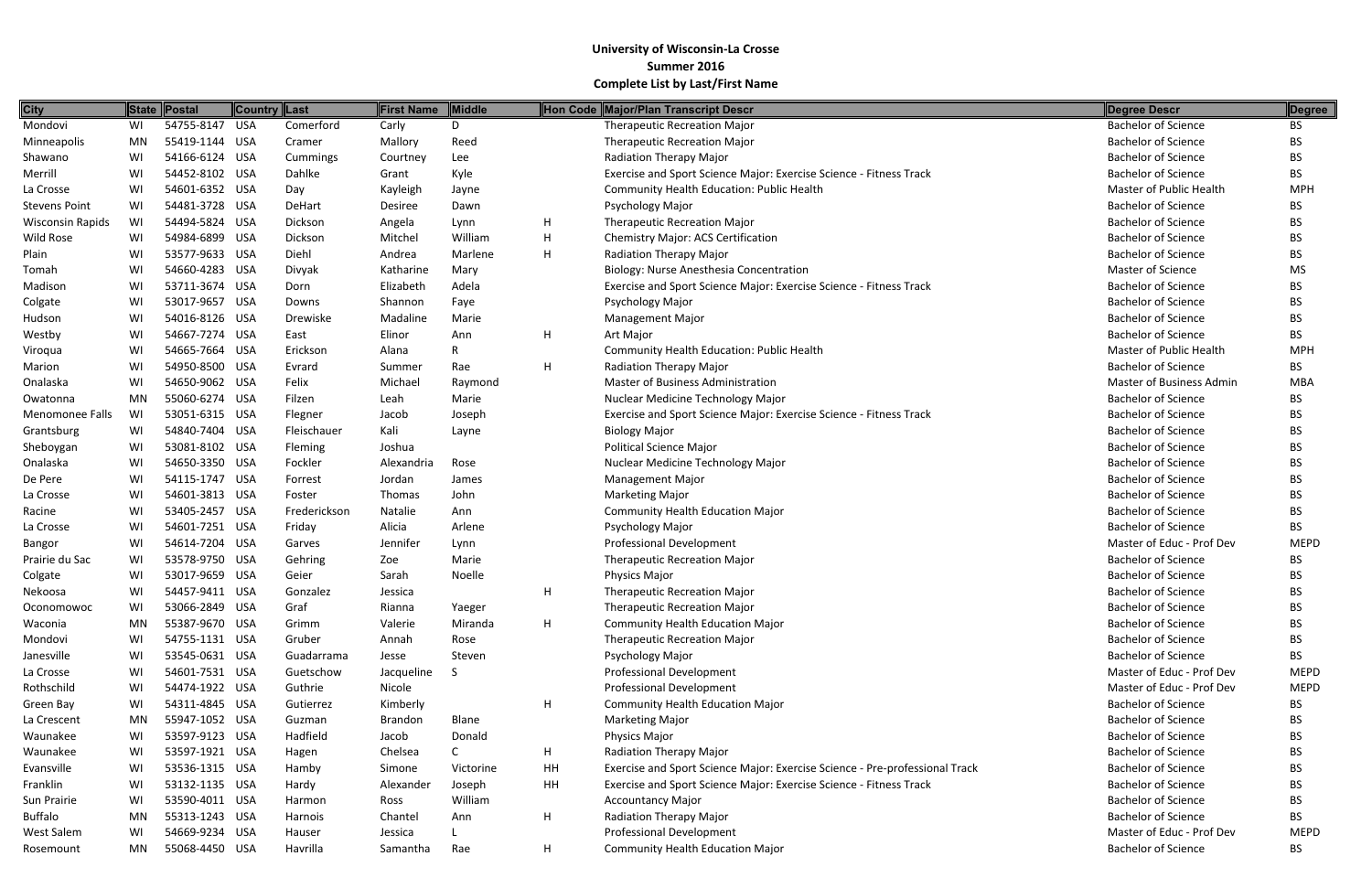| <b>City</b>       |           | State Postal   | <b>Country Last</b> |                | <b>First Name</b> | Middle        |           | Hon Code Major/Plan Transcript Descr                               | Degree Descr               | Degree      |
|-------------------|-----------|----------------|---------------------|----------------|-------------------|---------------|-----------|--------------------------------------------------------------------|----------------------------|-------------|
| Reedsville        | WI        | 54230-8121 USA |                     | Heafy          | Margaret          | LaVerne       |           | <b>Therapeutic Recreation Major</b>                                | <b>Bachelor of Science</b> | BS.         |
| Waupun            | WI        | 53963-1205 USA |                     | Heeringa       | Kelli             | Ann           | H         | <b>Community Health Education Major</b>                            | <b>Bachelor of Science</b> | BS.         |
| Westby            | WI        | 54667-7173 USA |                     | Henden         | Alison            | Marie         |           | Microbiology Major                                                 | <b>Bachelor of Science</b> | BS.         |
| Kenosha           | WI        | 53144-1213 USA |                     | Henkes         | Aimee             | Louise        |           | Professional Development                                           | Master of Educ - Prof Dev  | <b>MEPD</b> |
| Reedsburg         | WI        | 53959-2529 USA |                     | Herritz        | Samantha          | Lee           |           | Psychology Major                                                   | <b>Bachelor of Science</b> | BS.         |
| <b>Fall River</b> | WI        | 53932-9502 USA |                     | Hewitt         | Cassandra         | Mae           | Н         | <b>Therapeutic Recreation Major</b>                                | <b>Bachelor of Science</b> | ВS          |
| Onalaska          | WI        | 54650-9318 USA |                     | Hilden         | Jamie             | Veronica      | H         | <b>Community Health Education Major</b>                            | <b>Bachelor of Science</b> | BS.         |
| Hue               |           | 530000         | <b>VNM</b>          | Ho             | An                | Bao           |           | Master of Business Administration                                  | Master of Business Admin   | <b>MBA</b>  |
| Stratford         | WI        | 54484-8405 USA |                     | Hoffman        | Cheyenne          | Elizabeth     |           | Radiation Therapy Major                                            | <b>Bachelor of Science</b> | BS.         |
| Monticello        | MN        | 55362-9388 USA |                     | Horner         | JoElla            |               |           | Biology: Nurse Anesthesia Concentration                            | <b>Master of Science</b>   | MS.         |
| Kenosha           | WI        | 53144-2322 USA |                     | Horton         | Jenna             |               |           | <b>Therapeutic Recreation Major</b>                                | <b>Bachelor of Science</b> | BS.         |
| La Crosse         | WI        | 54603-2196 USA |                     | Hougen         | Erica             | Rae           |           | Political Science Major                                            | <b>Bachelor of Arts</b>    | BA          |
| Beaver Dam        | WI        | 53916-1558 USA |                     | Hughes         | Laura             | Margaret      |           | <b>Professional Development</b>                                    | Master of Educ - Prof Dev  | <b>MEPD</b> |
| Ridgeway          | WI        | 53582-9667 USA |                     | Husom          | Alayna            | Jean          |           | <b>Community Health Education Major</b>                            | <b>Bachelor of Science</b> | BS.         |
| La Crosse         | WI        | 54601-3852 USA |                     | Inabnit        | Heidi             | Marie         |           | Biology: Nurse Anesthesia Concentration                            | <b>Master of Science</b>   | MS          |
| Greenfield        | WI        | 53228-2563 USA |                     | Ingish         | Carrie            | Elizabeth     | Н         | <b>Therapeutic Recreation Major</b>                                | <b>Bachelor of Science</b> | BS.         |
| Saint Cloud       | WI        | 53079-1203 USA |                     | Jacobs         | McKenna           | Jordan        |           | <b>Biology Major</b>                                               | <b>Bachelor of Science</b> | BS.         |
| Savage            | MN        | 55378-2106 USA |                     | Janski         | Kellie            | Lyn           | HH        | <b>Community Health Education Major</b>                            | <b>Bachelor of Science</b> | BS.         |
| Byron             | MN        | 55920-1381 USA |                     | Jensen         | Jerod             | Jeffrey       |           | Exercise and Sport Science Major: Sport Management                 | <b>Bachelor of Science</b> | BS.         |
| Edina             | <b>MN</b> | 55416-5019 USA |                     | Johnson        | Stephanie         | Kuulei        |           | Psychology Major                                                   | <b>Bachelor of Science</b> | BS.         |
| <b>Wind Point</b> | WI        | 53402-1399 USA |                     | Kais           | Olivia            | Marie         | Н         | <b>Therapeutic Recreation Major</b>                                | <b>Bachelor of Science</b> | BS.         |
| Johnson Creek     | WI        | 53038-9508 USA |                     | Karwacki       | Laura             | Lynn          |           | <b>Management Major</b>                                            | <b>Bachelor of Science</b> | BS.         |
| South Barrington  | IL        | 60010-9585 USA |                     | Kaszynski      | Kyle              |               |           | Biology                                                            | <b>Master of Science</b>   | <b>MS</b>   |
| Conover           | WI        | 54519-9313 USA |                     | Kelling        | Aaron             | George        |           | Physics Major                                                      | <b>Bachelor of Science</b> | BS.         |
| Sparta            | WI        | 54656-3404 USA |                     | Kiefer         | Samuel            | Robert        |           | <b>Information Systems Major</b>                                   | <b>Bachelor of Science</b> | BS.         |
| Wausau            | WI        | 54401-7318 USA |                     | Kiepke         | Kendra            | Joelle        | <b>HH</b> | Sociology Major                                                    | <b>Bachelor of Science</b> | BS.         |
| Oak Creek         | WI        | 53154-3721 USA |                     | Kilby          | Michelle          | Renee         |           | Nuclear Medicine Technology Major                                  | <b>Bachelor of Science</b> | BS.         |
| Kiel              | WI        | 53042-1664 USA |                     | Kisiolek       | Jacob             | Norbert       |           | Exercise and Sport Science Major: Exercise Science - Fitness Track | <b>Bachelor of Science</b> | BS.         |
| Richfield         | <b>MN</b> | 55423-4146 USA |                     | Klepsa         | Tory              | Shawn Michael |           | <b>Biology Major</b>                                               | <b>Bachelor of Science</b> | ВS          |
| Brooklyn          | WI        | 53521-9207 USA |                     | Knipfer        | Cara              | Christine     |           | Exercise and Sport Science Major: Exercise Science - Fitness Track | <b>Bachelor of Science</b> | BS.         |
| Waukesha          | WI        | 53189-5700 USA |                     | Knueppel       | <b>Brady</b>      | Charles       | H         | <b>Recreation Management Major</b>                                 | <b>Bachelor of Science</b> | ВS          |
| Caledonia         | MN        | 55921-5744 USA |                     | Koch           | Anthony           |               |           | Biology: Cellular and Molecular Biology Concentration              | Master of Science          | MS.         |
| Pleasant Prairie  | WI        | 53158-4014 USA |                     | Koch           | Garett            | Dean          |           | <b>Radiation Therapy Major</b>                                     | <b>Bachelor of Science</b> | BS.         |
| Pleasant Prairie  | WI        | 53158-2047 USA |                     | Koehnle        | Bryanna           | Marie         |           | Nuclear Medicine Technology Major                                  | <b>Bachelor of Science</b> | BS.         |
| Waupun            | WI        | 53963-1962 USA |                     | Kok            | Chelsea           | Anne          |           | <b>Biology Major</b>                                               | <b>Bachelor of Science</b> | BS.         |
| Tomah             | WI        | 54660-1310 USA |                     | Korinek        | Emma              | Elizabeth     | H         | <b>Therapeutic Recreation Major</b>                                | <b>Bachelor of Science</b> | BS.         |
| Muskego           | WI        | 53150-2926 USA |                     | Kotecki        | Kelsey            | Marie         |           | <b>Biology Major: Aquatic Science Concentration</b>                | <b>Bachelor of Science</b> | BS.         |
| Stratford         | WI        | 54484-9406 USA |                     | Kraus          | Benjamin          | Richard       |           | Exercise and Sport Science Major: Sport Management                 | <b>Bachelor of Science</b> | BS.         |
| Horicon           | WI        | 53032-2001 USA |                     | Krause-Emerick | Jessica           | Diane         |           | <b>Therapeutic Recreation Major</b>                                | <b>Bachelor of Science</b> | BS.         |
| Des Plaines       | IL        | 60016-6211 USA |                     | Krcik          | Elizabeth         | Marie         | Н         | Radiation Therapy Major                                            | <b>Bachelor of Science</b> | BS.         |
| Green Bay         | WI        | 54302-6108 USA |                     | Laakso         | Natasha           | Ann           |           | <b>Professional Development</b>                                    | Master of Educ - Prof Dev  | <b>MEPD</b> |
| Onalaska          | WI        | 54650-8583 USA |                     | Lanik          | Gregory           | Thomas        | H         | Nuclear Medicine Technology Major                                  | <b>Bachelor of Science</b> | BS.         |
| Sun Prairie       | WI        | 53590-2420 USA |                     | Larue          | Chelsea           | London        | Н         | <b>Recreation Management Major</b>                                 | <b>Bachelor of Science</b> | BS          |
| Mosinee           | WI        | 54455-9352 USA |                     | Lawson         | Daniel            | John          |           | Exercise and Sport Science Major: Exercise Science - Fitness Track | <b>Bachelor of Science</b> | <b>BS</b>   |
| Clarks Grove      | MN        | 56016-7739 USA |                     | Lebrun         | Abby              | Nicole        |           | Nuclear Medicine Technology Major                                  | <b>Bachelor of Science</b> | BS.         |
| Milwaukee         | WI        | 53223-5238 USA |                     | Leggett        | Devonte           |               |           | <b>Management Major</b>                                            | <b>Bachelor of Science</b> | <b>BS</b>   |

| <b>Degree Descr</b>             | Degree      |
|---------------------------------|-------------|
| <b>Bachelor of Science</b>      | <b>BS</b>   |
| <b>Bachelor of Science</b>      | <b>BS</b>   |
| <b>Bachelor of Science</b>      | <b>BS</b>   |
| Master of Educ - Prof Dev       | <b>MEPD</b> |
| <b>Bachelor of Science</b>      | BS.         |
| <b>Bachelor of Science</b>      | BS.         |
| <b>Bachelor of Science</b>      | BS.         |
| <b>Master of Business Admin</b> | <b>MBA</b>  |
| <b>Bachelor of Science</b>      | BS.         |
| <b>Master of Science</b>        | МS          |
| <b>Bachelor of Science</b>      | BS.         |
| <b>Bachelor of Arts</b>         | BА          |
| Master of Educ - Prof Dev       | <b>MEPD</b> |
| <b>Bachelor of Science</b>      | BS.         |
| Master of Science               | МS          |
| <b>Bachelor of Science</b>      | <b>BS</b>   |
| <b>Bachelor of Science</b>      | <b>BS</b>   |
| Bachelor of Science             | <b>BS</b>   |
| <b>Bachelor of Science</b>      | <b>BS</b>   |
| <b>Bachelor of Science</b>      | <b>BS</b>   |
| <b>Bachelor of Science</b>      | <b>BS</b>   |
| <b>Bachelor of Science</b>      | <b>BS</b>   |
| Master of Science               | MS          |
| <b>Bachelor of Science</b>      | BS.         |
| <b>Bachelor of Science</b>      | BS          |
| <b>Bachelor of Science</b>      | <b>BS</b>   |
| <b>Bachelor of Science</b>      | <b>BS</b>   |
| <b>Bachelor of Science</b>      | <b>BS</b>   |
| <b>Bachelor of Science</b>      | <b>BS</b>   |
| <b>Bachelor of Science</b>      | BS          |
| <b>Bachelor of Science</b>      | ВS          |
| Master of Science               | MS          |
| <b>Bachelor of Science</b>      | <b>BS</b>   |
| <b>Bachelor of Science</b>      | <b>BS</b>   |
| <b>Bachelor of Science</b>      | <b>BS</b>   |
| <b>Bachelor of Science</b>      | <b>BS</b>   |
| <b>Bachelor of Science</b>      | <b>BS</b>   |
| <b>Bachelor of Science</b>      | <b>BS</b>   |
| <b>Bachelor of Science</b>      | <b>BS</b>   |
| <b>Bachelor of Science</b>      | <b>BS</b>   |
| Master of Educ - Prof Dev       | <b>MEPD</b> |
| <b>Bachelor of Science</b>      | <b>BS</b>   |
| <b>Bachelor of Science</b>      | <b>BS</b>   |
| <b>Bachelor of Science</b>      | <b>BS</b>   |
| <b>Bachelor of Science</b>      | <b>BS</b>   |
| <b>Bachelor of Science</b>      | BS          |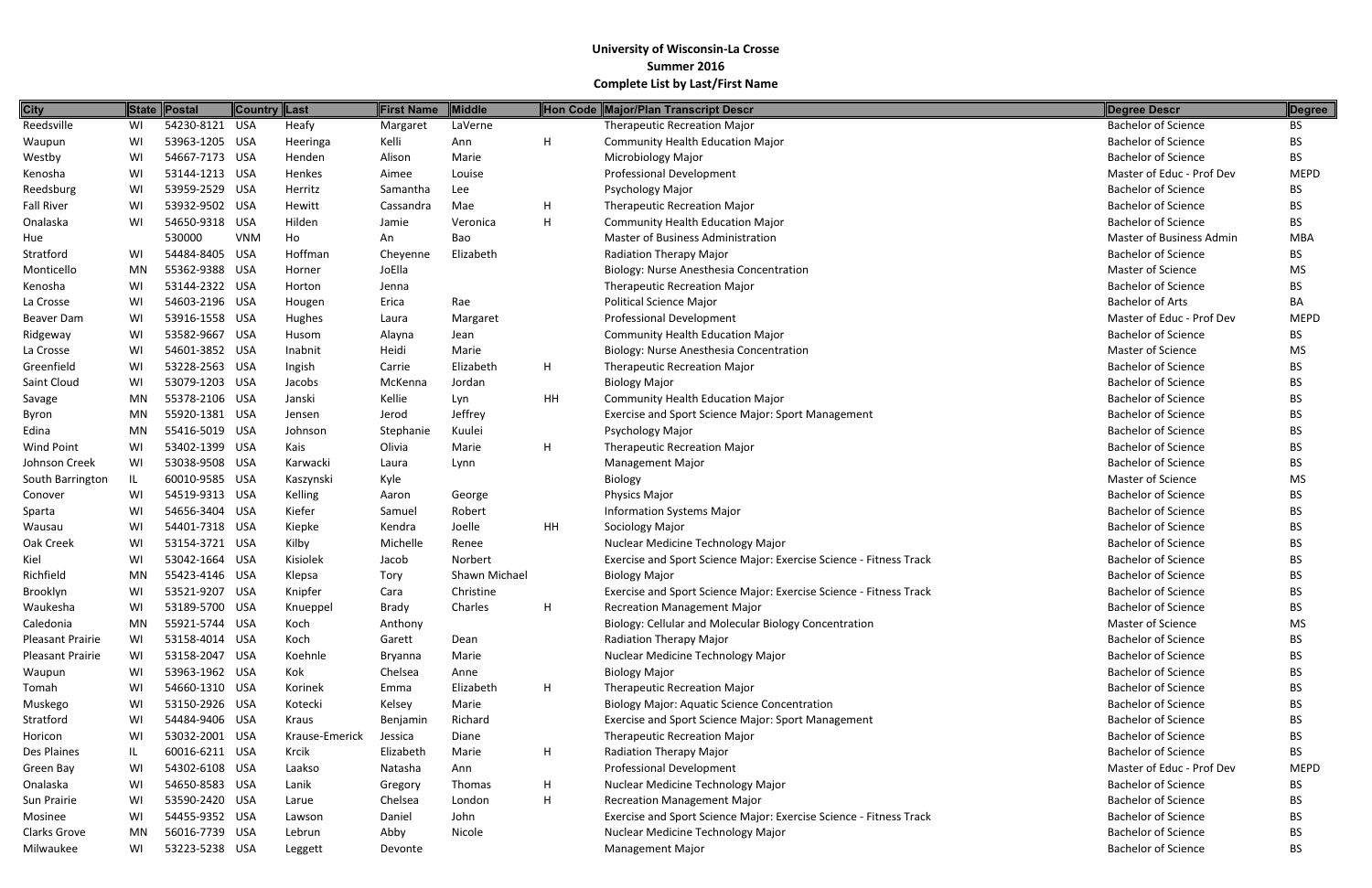| <b>City</b>             |           | State Postal   | Country Last |               | First Name | <b>Middle</b> |    | Hon Code Major/Plan Transcript Descr                               | Degree Descr                    | Degree      |
|-------------------------|-----------|----------------|--------------|---------------|------------|---------------|----|--------------------------------------------------------------------|---------------------------------|-------------|
| Neenah                  | WI        | 54956-2906 USA |              | Lendrum       | Jonathan   |               | н  | <b>Biology Major: Biomedical Science Concentration</b>             | <b>Bachelor of Science</b>      | BS          |
| Fitchburg               | WI        | 53711-5496 USA |              | Little        | Trevor     |               |    | Exercise and Sport Science Major: Exercise Science - Fitness Track | <b>Bachelor of Science</b>      | BS.         |
| Holmen                  | WI        | 54636-8715 USA |              | Little        | Will       | Ryan          |    | Software Engineering                                               | Master of Software Engineering  | <b>MSE</b>  |
| Milwaukee               | WI        | 53225-1040 USA |              | Luehring      | Jessica    |               | н  | Health and Wellness Management Major                               | <b>Bachelor of Science</b>      | <b>BS</b>   |
| Holmen                  | WI        | 54636-9142 USA |              | Lulloff       | Jennifer   |               |    | <b>Professional Development</b>                                    | Master of Educ - Prof Dev       | <b>MEPD</b> |
| <b>Colorado Springs</b> | CO        | 80927-4061 USA |              | MacDonald     | Sarah      | Barbara       | HH | Radiation Therapy Major                                            | <b>Bachelor of Science</b>      | BS          |
| South Milwaukee         | WI        | 53172-3905 USA |              | Maciejewski   | Kayla      | Lynn          |    | Sociology Major                                                    | <b>Bachelor of Science</b>      | BS.         |
| La Crosse               | WI        | 54601-4061 USA |              | Maffei        | Matias     |               |    | Master of Business Administration                                  | <b>Master of Business Admin</b> | <b>MBA</b>  |
| Poynette                | WI        | 53955-9381 USA |              | Maki          | Trevor     | Jon           |    | <b>Accountancy Major</b>                                           | <b>Bachelor of Science</b>      | <b>BS</b>   |
| Cashton                 | WI        | 54619-6126 USA |              | Manke         | Seth       | Arden         |    | <b>Biology Major</b>                                               | <b>Bachelor of Science</b>      | BS.         |
| Rochester               | MN        | 55902-2269 USA |              | Markin        | Judith     | Faye          |    | Radiation Therapy Major                                            | <b>Bachelor of Science</b>      | BS.         |
| Eyota                   | MN        | 55934-9027 USA |              | Martini       | William    | Francis       | H  | Nuclear Medicine Technology Major                                  | <b>Bachelor of Science</b>      | BS.         |
| Cannon Falls            | MN        | 55009-2230 USA |              | Mason         | Svetlana   | Sarah         |    | <b>Biology Major</b>                                               | <b>Bachelor of Science</b>      | BS.         |
| Grafton                 | WI        | 53024-2287 USA |              | Mauer         | Benjamin   | Paul          |    | <b>Accountancy Major</b>                                           | <b>Bachelor of Science</b>      | BS.         |
| Shakopee                | MN        | 55379-3127 USA |              | McClaire      | Samantha   |               |    | <b>Economics Major</b>                                             | <b>Bachelor of Arts</b>         | BA          |
| Bloomington             | MN        | 55420-4908 USA |              | McCrary       | Ryan       | Joseph        |    | Exercise and Sport Science Major: Exercise Science - Fitness Track | <b>Bachelor of Science</b>      | BS.         |
| Chippewa Falls          | WI        | 54729-9275 USA |              | McLain        | Katherine  | Sylvia        |    | <b>Biology Major</b>                                               | <b>Bachelor of Science</b>      | <b>BS</b>   |
| Roswell                 | <b>NM</b> | 88201-3256 USA |              | Mello         | Hannah     |               |    | <b>Biology: Aquatic Science Concentration</b>                      | Master of Science               | <b>MS</b>   |
| Blanchardville          | WI        | 53516-9122 USA |              | Meudt         | Jason      | Jeffrey       |    | Radiation Therapy Major                                            | <b>Bachelor of Science</b>      | BS.         |
| Palatine                | IL.       | 60067-0909 USA |              | Mikkelsen     | Jerod      | Kennedy       |    | <b>Recreation Management Major</b>                                 | <b>Bachelor of Science</b>      | BS.         |
| Galesville              | WI        | 54630-7306 USA |              | Miller        | Amber      |               |    | <b>Accountancy Major</b>                                           | <b>Bachelor of Science</b>      | BS.         |
| Arlington Heights       | IL        | 60004-5570 USA |              | Miller        | Kara       | Isabelle      | н  | <b>Therapeutic Recreation Major</b>                                | <b>Bachelor of Science</b>      | BS.         |
| Waupaca                 | WI        | 54981-9522 USA |              | Miller        | Stewart    | Donald        |    | Nuclear Medicine Technology Major                                  | <b>Bachelor of Science</b>      | BS.         |
| Lansing                 | IA        | 52151-7552 USA |              | Milton        | Jordan     | Michael       |    | <b>Therapeutic Recreation Major</b>                                | <b>Bachelor of Science</b>      | <b>BS</b>   |
| Mount Pleasant          | WI        | 53406-5917 USA |              | Molbeck       | Taylor     | Elaine        | н  | Exercise and Sport Science Major: Exercise Science - Fitness Track | <b>Bachelor of Science</b>      | BS.         |
| Winona                  | MN        | 55987-2681 USA |              | Moran         | Kimberly   | Ann           |    | <b>Professional Development</b>                                    | Master of Educ - Prof Dev       | <b>MEPD</b> |
| Oregon                  | WI        | 53575-2657 USA |              | Mosiman       | Matthew    | Evan          |    | <b>Exercise and Sport Science: Human Performance</b>               | Master of Science               | <b>MS</b>   |
| Saint Paul              | MN        | 55119-6631 USA |              | Mullin        | Thomas     |               |    | Exercise and Sport Science Major: Exercise Science - Fitness Track | <b>Bachelor of Science</b>      | ВS          |
| Neenah                  | WI        | 54956-9039 USA |              | Murphy        | Michael    | McKenzie      |    | Exercise and Sport Science Major: Exercise Science - Fitness Track | <b>Bachelor of Science</b>      | <b>BS</b>   |
| Appleton                | WI        | 54915-7450 USA |              | <b>Nellis</b> | Shelby     | Marie         | HH | <b>Therapeutic Recreation Major</b>                                | <b>Bachelor of Science</b>      | ВS          |
| Joliet                  |           | 60435-9037 USA |              | Neloms        | Dominique  | Deshawn       |    | <b>Marketing Major</b>                                             | <b>Bachelor of Science</b>      | BS.         |
| Eagan                   | MN        | 55122-2273 USA |              | Nelson        | Ashley     | Nicole        |    | <b>Biology Major: Biomedical Science Concentration</b>             | <b>Bachelor of Science</b>      | BS.         |
| Madison                 | WI        | 53716-2472 USA |              | Nelson        | Katelyn    | Marie         |    | <b>Therapeutic Recreation Major</b>                                | <b>Bachelor of Science</b>      | ВS          |
| Clinton                 | WI        | 53525-8661 USA |              | Nickel        | Olivia     | Anne          |    | <b>Therapeutic Recreation Major</b>                                | <b>Bachelor of Science</b>      | BS.         |
| Suamico                 | WI        | 54313-8743 USA |              | Nishida       | Deborah    | Natsumi       |    | Nuclear Medicine Technology Major                                  | <b>Bachelor of Science</b>      | BS.         |
| Eau Claire              | WI        | 54701-1900 USA |              | Noland        | Hang       | Tuyet Thi     |    | Biology: Nurse Anesthesia Concentration                            | Master of Science               | MS.         |
| West Bend               | WI        | 53095-2928 USA |              | Nothem        | Thane      | Joseph        |    | Biology: Nurse Anesthesia Concentration                            | Master of Science               | MS.         |
| West Salem              | WI        | 54669-1402 USA |              | Novak         | Kelsey     | Jo            |    | Exercise and Sport Science Major: Exercise Science - Fitness Track | <b>Bachelor of Science</b>      | BS.         |
| Grayslake               | IL.       | 60030-1570 USA |              | O'Connor      | Emily      | Meyer         | H  | Exercise and Sport Science Major: Exercise Science - Fitness Track | <b>Bachelor of Science</b>      | BS.         |
| La Crescent             | MN        | 55947-1070 USA |              | Oliver        | Andrew     | James         |    | Computer Science Major                                             | <b>Bachelor of Science</b>      | BS.         |
| Tomah                   | WI        | 54660-7582 USA |              | Olsen         | Bryant     | James         | H  | Nuclear Medicine Technology Major                                  | <b>Bachelor of Science</b>      | BS.         |
| <b>Brookfield</b>       | WI        | 53005-4074 USA |              | Olsen         | Danielle   | Marie         |    | <b>Therapeutic Recreation Major</b>                                | <b>Bachelor of Science</b>      | BS.         |
| Gallatin                | TN        | 37066-0800 USA |              | O'Neill       | Elise      | Marie         |    | <b>Recreation Management Major</b>                                 | <b>Bachelor of Science</b>      | BS.         |
| Luverne                 | MN        | 56156-1432 USA |              | Oye           | Ryan       | Lee           |    | <b>Recreation Management</b>                                       | Master of Science               | MS          |
| Appleton                | WI        | 54911-2923 USA |              | Pamperin      | Alexander  | Jon           |    | <b>Marketing Major</b>                                             | <b>Bachelor of Science</b>      | BS.         |
| Wuhan                   | 42        | 430012         | <b>CHN</b>   | Peng          | Yun        |               |    | Software Engineering                                               | Master of Software Engineering  | MSE         |

| Bachelor of Science<br>BS.<br><b>Bachelor of Science</b><br><b>BS</b><br>Master of Software Engineering<br><b>MSE</b><br><b>Bachelor of Science</b><br>BS.<br>Master of Educ - Prof Dev<br><b>MEPD</b><br><b>Bachelor of Science</b><br>BS.<br><b>Bachelor of Science</b><br><b>BS</b><br>Master of Business Admin<br><b>MBA</b><br><b>Bachelor of Science</b><br>BS<br><b>Bachelor of Science</b><br>BS.<br><b>Bachelor of Science</b><br>BS.<br><b>Bachelor of Science</b><br><b>BS</b><br><b>Bachelor of Science</b><br><b>BS</b><br><b>Bachelor of Science</b><br><b>BS</b><br><b>Bachelor of Arts</b><br>BА<br><b>Bachelor of Science</b><br><b>BS</b><br><b>Bachelor of Science</b><br>BS<br>Master of Science<br><b>MS</b><br><b>Bachelor of Science</b><br>BS.<br><b>Bachelor of Science</b><br><b>BS</b><br><b>Bachelor of Science</b><br><b>BS</b><br><b>Bachelor of Science</b><br><b>BS</b><br><b>Bachelor of Science</b><br><b>BS</b><br><b>Bachelor of Science</b><br><b>BS</b><br><b>Bachelor of Science</b><br>BS.<br>Master of Educ - Prof Dev<br><b>MEPD</b><br><b>Master of Science</b><br>MS<br><b>Bachelor of Science</b><br><b>BS</b><br><b>Bachelor of Science</b><br><b>BS</b><br><b>Bachelor of Science</b><br>BS<br><b>Bachelor of Science</b><br>BS<br><b>Bachelor of Science</b><br><b>BS</b><br><b>Bachelor of Science</b><br><b>BS</b><br><b>Bachelor of Science</b><br><b>BS</b><br><b>Bachelor of Science</b><br><b>BS</b><br><b>MS</b><br><b>Master of Science</b><br><b>Master of Science</b><br><b>MS</b><br><b>Bachelor of Science</b><br><b>BS</b><br><b>Bachelor of Science</b><br><b>BS</b><br><b>Bachelor of Science</b><br><b>BS</b><br><b>BS</b><br><b>Bachelor of Science</b><br><b>Bachelor of Science</b><br><b>BS</b><br><b>Bachelor of Science</b><br><b>BS</b><br><b>Master of Science</b><br><b>MS</b><br><b>Bachelor of Science</b><br><b>BS</b> | <b>Degree Descr</b>            | <b>Degree</b> |
|----------------------------------------------------------------------------------------------------------------------------------------------------------------------------------------------------------------------------------------------------------------------------------------------------------------------------------------------------------------------------------------------------------------------------------------------------------------------------------------------------------------------------------------------------------------------------------------------------------------------------------------------------------------------------------------------------------------------------------------------------------------------------------------------------------------------------------------------------------------------------------------------------------------------------------------------------------------------------------------------------------------------------------------------------------------------------------------------------------------------------------------------------------------------------------------------------------------------------------------------------------------------------------------------------------------------------------------------------------------------------------------------------------------------------------------------------------------------------------------------------------------------------------------------------------------------------------------------------------------------------------------------------------------------------------------------------------------------------------------------------------------------------------------------------------------------------------------------------------------------------------------------------|--------------------------------|---------------|
|                                                                                                                                                                                                                                                                                                                                                                                                                                                                                                                                                                                                                                                                                                                                                                                                                                                                                                                                                                                                                                                                                                                                                                                                                                                                                                                                                                                                                                                                                                                                                                                                                                                                                                                                                                                                                                                                                                    |                                |               |
|                                                                                                                                                                                                                                                                                                                                                                                                                                                                                                                                                                                                                                                                                                                                                                                                                                                                                                                                                                                                                                                                                                                                                                                                                                                                                                                                                                                                                                                                                                                                                                                                                                                                                                                                                                                                                                                                                                    |                                |               |
|                                                                                                                                                                                                                                                                                                                                                                                                                                                                                                                                                                                                                                                                                                                                                                                                                                                                                                                                                                                                                                                                                                                                                                                                                                                                                                                                                                                                                                                                                                                                                                                                                                                                                                                                                                                                                                                                                                    |                                |               |
|                                                                                                                                                                                                                                                                                                                                                                                                                                                                                                                                                                                                                                                                                                                                                                                                                                                                                                                                                                                                                                                                                                                                                                                                                                                                                                                                                                                                                                                                                                                                                                                                                                                                                                                                                                                                                                                                                                    |                                |               |
|                                                                                                                                                                                                                                                                                                                                                                                                                                                                                                                                                                                                                                                                                                                                                                                                                                                                                                                                                                                                                                                                                                                                                                                                                                                                                                                                                                                                                                                                                                                                                                                                                                                                                                                                                                                                                                                                                                    |                                |               |
|                                                                                                                                                                                                                                                                                                                                                                                                                                                                                                                                                                                                                                                                                                                                                                                                                                                                                                                                                                                                                                                                                                                                                                                                                                                                                                                                                                                                                                                                                                                                                                                                                                                                                                                                                                                                                                                                                                    |                                |               |
|                                                                                                                                                                                                                                                                                                                                                                                                                                                                                                                                                                                                                                                                                                                                                                                                                                                                                                                                                                                                                                                                                                                                                                                                                                                                                                                                                                                                                                                                                                                                                                                                                                                                                                                                                                                                                                                                                                    |                                |               |
|                                                                                                                                                                                                                                                                                                                                                                                                                                                                                                                                                                                                                                                                                                                                                                                                                                                                                                                                                                                                                                                                                                                                                                                                                                                                                                                                                                                                                                                                                                                                                                                                                                                                                                                                                                                                                                                                                                    |                                |               |
|                                                                                                                                                                                                                                                                                                                                                                                                                                                                                                                                                                                                                                                                                                                                                                                                                                                                                                                                                                                                                                                                                                                                                                                                                                                                                                                                                                                                                                                                                                                                                                                                                                                                                                                                                                                                                                                                                                    |                                |               |
|                                                                                                                                                                                                                                                                                                                                                                                                                                                                                                                                                                                                                                                                                                                                                                                                                                                                                                                                                                                                                                                                                                                                                                                                                                                                                                                                                                                                                                                                                                                                                                                                                                                                                                                                                                                                                                                                                                    |                                |               |
|                                                                                                                                                                                                                                                                                                                                                                                                                                                                                                                                                                                                                                                                                                                                                                                                                                                                                                                                                                                                                                                                                                                                                                                                                                                                                                                                                                                                                                                                                                                                                                                                                                                                                                                                                                                                                                                                                                    |                                |               |
|                                                                                                                                                                                                                                                                                                                                                                                                                                                                                                                                                                                                                                                                                                                                                                                                                                                                                                                                                                                                                                                                                                                                                                                                                                                                                                                                                                                                                                                                                                                                                                                                                                                                                                                                                                                                                                                                                                    |                                |               |
|                                                                                                                                                                                                                                                                                                                                                                                                                                                                                                                                                                                                                                                                                                                                                                                                                                                                                                                                                                                                                                                                                                                                                                                                                                                                                                                                                                                                                                                                                                                                                                                                                                                                                                                                                                                                                                                                                                    |                                |               |
|                                                                                                                                                                                                                                                                                                                                                                                                                                                                                                                                                                                                                                                                                                                                                                                                                                                                                                                                                                                                                                                                                                                                                                                                                                                                                                                                                                                                                                                                                                                                                                                                                                                                                                                                                                                                                                                                                                    |                                |               |
|                                                                                                                                                                                                                                                                                                                                                                                                                                                                                                                                                                                                                                                                                                                                                                                                                                                                                                                                                                                                                                                                                                                                                                                                                                                                                                                                                                                                                                                                                                                                                                                                                                                                                                                                                                                                                                                                                                    |                                |               |
|                                                                                                                                                                                                                                                                                                                                                                                                                                                                                                                                                                                                                                                                                                                                                                                                                                                                                                                                                                                                                                                                                                                                                                                                                                                                                                                                                                                                                                                                                                                                                                                                                                                                                                                                                                                                                                                                                                    |                                |               |
|                                                                                                                                                                                                                                                                                                                                                                                                                                                                                                                                                                                                                                                                                                                                                                                                                                                                                                                                                                                                                                                                                                                                                                                                                                                                                                                                                                                                                                                                                                                                                                                                                                                                                                                                                                                                                                                                                                    |                                |               |
|                                                                                                                                                                                                                                                                                                                                                                                                                                                                                                                                                                                                                                                                                                                                                                                                                                                                                                                                                                                                                                                                                                                                                                                                                                                                                                                                                                                                                                                                                                                                                                                                                                                                                                                                                                                                                                                                                                    |                                |               |
|                                                                                                                                                                                                                                                                                                                                                                                                                                                                                                                                                                                                                                                                                                                                                                                                                                                                                                                                                                                                                                                                                                                                                                                                                                                                                                                                                                                                                                                                                                                                                                                                                                                                                                                                                                                                                                                                                                    |                                |               |
|                                                                                                                                                                                                                                                                                                                                                                                                                                                                                                                                                                                                                                                                                                                                                                                                                                                                                                                                                                                                                                                                                                                                                                                                                                                                                                                                                                                                                                                                                                                                                                                                                                                                                                                                                                                                                                                                                                    |                                |               |
|                                                                                                                                                                                                                                                                                                                                                                                                                                                                                                                                                                                                                                                                                                                                                                                                                                                                                                                                                                                                                                                                                                                                                                                                                                                                                                                                                                                                                                                                                                                                                                                                                                                                                                                                                                                                                                                                                                    |                                |               |
|                                                                                                                                                                                                                                                                                                                                                                                                                                                                                                                                                                                                                                                                                                                                                                                                                                                                                                                                                                                                                                                                                                                                                                                                                                                                                                                                                                                                                                                                                                                                                                                                                                                                                                                                                                                                                                                                                                    |                                |               |
|                                                                                                                                                                                                                                                                                                                                                                                                                                                                                                                                                                                                                                                                                                                                                                                                                                                                                                                                                                                                                                                                                                                                                                                                                                                                                                                                                                                                                                                                                                                                                                                                                                                                                                                                                                                                                                                                                                    |                                |               |
|                                                                                                                                                                                                                                                                                                                                                                                                                                                                                                                                                                                                                                                                                                                                                                                                                                                                                                                                                                                                                                                                                                                                                                                                                                                                                                                                                                                                                                                                                                                                                                                                                                                                                                                                                                                                                                                                                                    |                                |               |
|                                                                                                                                                                                                                                                                                                                                                                                                                                                                                                                                                                                                                                                                                                                                                                                                                                                                                                                                                                                                                                                                                                                                                                                                                                                                                                                                                                                                                                                                                                                                                                                                                                                                                                                                                                                                                                                                                                    |                                |               |
|                                                                                                                                                                                                                                                                                                                                                                                                                                                                                                                                                                                                                                                                                                                                                                                                                                                                                                                                                                                                                                                                                                                                                                                                                                                                                                                                                                                                                                                                                                                                                                                                                                                                                                                                                                                                                                                                                                    |                                |               |
|                                                                                                                                                                                                                                                                                                                                                                                                                                                                                                                                                                                                                                                                                                                                                                                                                                                                                                                                                                                                                                                                                                                                                                                                                                                                                                                                                                                                                                                                                                                                                                                                                                                                                                                                                                                                                                                                                                    |                                |               |
|                                                                                                                                                                                                                                                                                                                                                                                                                                                                                                                                                                                                                                                                                                                                                                                                                                                                                                                                                                                                                                                                                                                                                                                                                                                                                                                                                                                                                                                                                                                                                                                                                                                                                                                                                                                                                                                                                                    |                                |               |
|                                                                                                                                                                                                                                                                                                                                                                                                                                                                                                                                                                                                                                                                                                                                                                                                                                                                                                                                                                                                                                                                                                                                                                                                                                                                                                                                                                                                                                                                                                                                                                                                                                                                                                                                                                                                                                                                                                    |                                |               |
|                                                                                                                                                                                                                                                                                                                                                                                                                                                                                                                                                                                                                                                                                                                                                                                                                                                                                                                                                                                                                                                                                                                                                                                                                                                                                                                                                                                                                                                                                                                                                                                                                                                                                                                                                                                                                                                                                                    |                                |               |
|                                                                                                                                                                                                                                                                                                                                                                                                                                                                                                                                                                                                                                                                                                                                                                                                                                                                                                                                                                                                                                                                                                                                                                                                                                                                                                                                                                                                                                                                                                                                                                                                                                                                                                                                                                                                                                                                                                    |                                |               |
|                                                                                                                                                                                                                                                                                                                                                                                                                                                                                                                                                                                                                                                                                                                                                                                                                                                                                                                                                                                                                                                                                                                                                                                                                                                                                                                                                                                                                                                                                                                                                                                                                                                                                                                                                                                                                                                                                                    |                                |               |
|                                                                                                                                                                                                                                                                                                                                                                                                                                                                                                                                                                                                                                                                                                                                                                                                                                                                                                                                                                                                                                                                                                                                                                                                                                                                                                                                                                                                                                                                                                                                                                                                                                                                                                                                                                                                                                                                                                    |                                |               |
|                                                                                                                                                                                                                                                                                                                                                                                                                                                                                                                                                                                                                                                                                                                                                                                                                                                                                                                                                                                                                                                                                                                                                                                                                                                                                                                                                                                                                                                                                                                                                                                                                                                                                                                                                                                                                                                                                                    |                                |               |
|                                                                                                                                                                                                                                                                                                                                                                                                                                                                                                                                                                                                                                                                                                                                                                                                                                                                                                                                                                                                                                                                                                                                                                                                                                                                                                                                                                                                                                                                                                                                                                                                                                                                                                                                                                                                                                                                                                    |                                |               |
|                                                                                                                                                                                                                                                                                                                                                                                                                                                                                                                                                                                                                                                                                                                                                                                                                                                                                                                                                                                                                                                                                                                                                                                                                                                                                                                                                                                                                                                                                                                                                                                                                                                                                                                                                                                                                                                                                                    |                                |               |
|                                                                                                                                                                                                                                                                                                                                                                                                                                                                                                                                                                                                                                                                                                                                                                                                                                                                                                                                                                                                                                                                                                                                                                                                                                                                                                                                                                                                                                                                                                                                                                                                                                                                                                                                                                                                                                                                                                    |                                |               |
|                                                                                                                                                                                                                                                                                                                                                                                                                                                                                                                                                                                                                                                                                                                                                                                                                                                                                                                                                                                                                                                                                                                                                                                                                                                                                                                                                                                                                                                                                                                                                                                                                                                                                                                                                                                                                                                                                                    |                                |               |
|                                                                                                                                                                                                                                                                                                                                                                                                                                                                                                                                                                                                                                                                                                                                                                                                                                                                                                                                                                                                                                                                                                                                                                                                                                                                                                                                                                                                                                                                                                                                                                                                                                                                                                                                                                                                                                                                                                    |                                |               |
|                                                                                                                                                                                                                                                                                                                                                                                                                                                                                                                                                                                                                                                                                                                                                                                                                                                                                                                                                                                                                                                                                                                                                                                                                                                                                                                                                                                                                                                                                                                                                                                                                                                                                                                                                                                                                                                                                                    |                                |               |
|                                                                                                                                                                                                                                                                                                                                                                                                                                                                                                                                                                                                                                                                                                                                                                                                                                                                                                                                                                                                                                                                                                                                                                                                                                                                                                                                                                                                                                                                                                                                                                                                                                                                                                                                                                                                                                                                                                    |                                |               |
|                                                                                                                                                                                                                                                                                                                                                                                                                                                                                                                                                                                                                                                                                                                                                                                                                                                                                                                                                                                                                                                                                                                                                                                                                                                                                                                                                                                                                                                                                                                                                                                                                                                                                                                                                                                                                                                                                                    |                                |               |
|                                                                                                                                                                                                                                                                                                                                                                                                                                                                                                                                                                                                                                                                                                                                                                                                                                                                                                                                                                                                                                                                                                                                                                                                                                                                                                                                                                                                                                                                                                                                                                                                                                                                                                                                                                                                                                                                                                    |                                |               |
|                                                                                                                                                                                                                                                                                                                                                                                                                                                                                                                                                                                                                                                                                                                                                                                                                                                                                                                                                                                                                                                                                                                                                                                                                                                                                                                                                                                                                                                                                                                                                                                                                                                                                                                                                                                                                                                                                                    |                                |               |
|                                                                                                                                                                                                                                                                                                                                                                                                                                                                                                                                                                                                                                                                                                                                                                                                                                                                                                                                                                                                                                                                                                                                                                                                                                                                                                                                                                                                                                                                                                                                                                                                                                                                                                                                                                                                                                                                                                    | Master of Software Engineering | <b>MSE</b>    |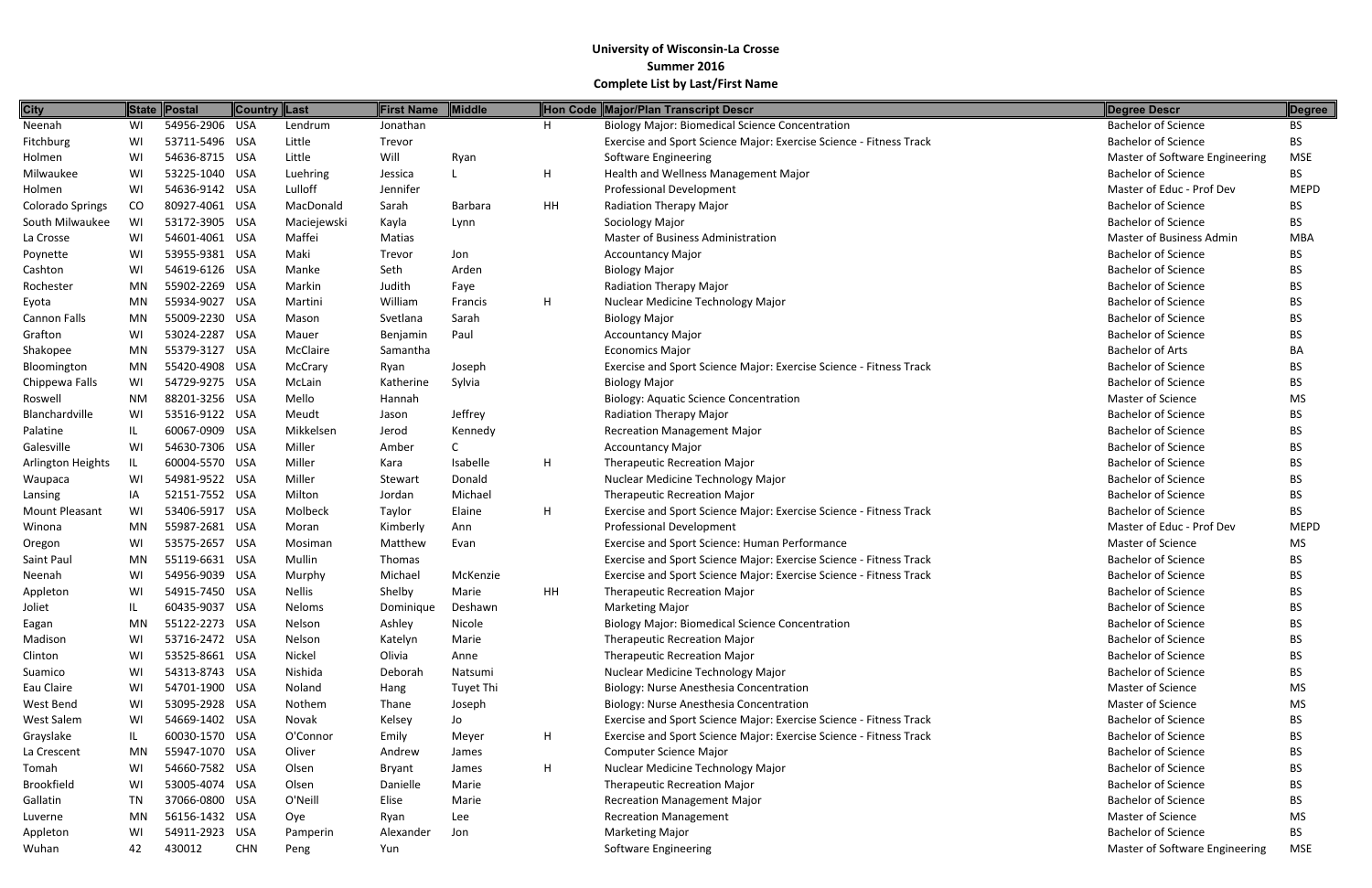| <b>City</b>            |           | State Postal   | Country Last |             | <b>First Name</b> | Middle         |           | Hon Code Major/Plan Transcript Descr                                                | Degree Descr               | Degree      |
|------------------------|-----------|----------------|--------------|-------------|-------------------|----------------|-----------|-------------------------------------------------------------------------------------|----------------------------|-------------|
| Charlotte              | <b>NC</b> | 28269-3182 USA |              | Perugini    | Angela            | Maria          |           | Nuclear Medicine Technology Major                                                   | <b>Bachelor of Science</b> | <b>BS</b>   |
| Hokah                  | <b>MN</b> | 55941-8702 USA |              | Petersen    | Dedra             | Georgette      | H.        | Women's Studies Major                                                               | <b>Bachelor of Science</b> | <b>BS</b>   |
| Neenah                 | WI        | 54956-1199 USA |              | Peterson    | Amanda            | Gabrielle      |           | <b>Therapeutic Recreation Major</b>                                                 | <b>Bachelor of Science</b> | <b>BS</b>   |
| <b>Richland Center</b> | WI        | 53581-5975 USA |              | Peterson    | Dana              | Michelle       | H.        | <b>Radiation Therapy Major</b>                                                      | <b>Bachelor of Science</b> | BS.         |
| Marshfield             | WI        | 54449-5604 USA |              | Peterson    | Morgan            | Christine      |           | <b>Community Health Education Major</b>                                             | <b>Bachelor of Science</b> | BS          |
| Wayne                  | IL        | 60184-2138 USA |              | Petsinger   | Sarah             | Maria          |           | Psychology Major                                                                    | <b>Bachelor of Science</b> | <b>BS</b>   |
| North Fond du Lac      | WI        | 54937-1582 USA |              | Phillips    | Hannah            | Rhian Kathleen | HH        | <b>Community Health Education Major</b>                                             | <b>Bachelor of Science</b> | <b>BS</b>   |
| Stacy                  | <b>MN</b> | 55079-9557 USA |              | Phillips    | Joanna            | Grace          |           | <b>Therapeutic Recreation Major</b>                                                 | <b>Bachelor of Science</b> | <b>BS</b>   |
| Mondovi                | WI        | 54755-3504 USA |              | Pichler     | Leah              | Clare          | H.        | Sociology Major                                                                     | <b>Bachelor of Arts</b>    | ВA          |
| De Pere                | WI        | 54115-1822 USA |              | Pichler     | Meagan            |                | HH        | <b>Community Health Education Major</b>                                             | <b>Bachelor of Science</b> | BS          |
| De Pere                | WI        | 54115-1822 USA |              | Pichler     | Meagan            |                | HH        | <b>Ethnic and Racial Studies Minor</b>                                              | <b>Bachelor of Science</b> | <b>BS</b>   |
| De Forest              | WI        | 53532-2308 USA |              | Pickarts    | Trent             | Anthony        |           | <b>Marketing Major</b>                                                              | <b>Bachelor of Science</b> | <b>BS</b>   |
| Stillwater             | <b>MN</b> | 55082-5535 USA |              | Pike        | Kaitlyn           | Jean           |           | Exercise and Sport Science Major: Exercise Science - Fitness Track                  | <b>Bachelor of Science</b> | <b>BS</b>   |
| White Bear Lake        | MN        | 55110-5749 USA |              | Piotraschke | Leah              | Christine      |           | Communication Studies Major: Organizational and Professional Communication Emphasis | <b>Bachelor of Science</b> | <b>BS</b>   |
|                        |           |                |              |             |                   |                |           |                                                                                     | <b>Bachelor of Science</b> |             |
| Libertyville           | IL.       | 60048-1834 USA |              | Porter      | Jordan            | Thomas         | H         | <b>International Business Major</b>                                                 |                            | <b>BS</b>   |
| Stillwater             | <b>MN</b> | 55082-5234 USA |              | Pratt       | Cassie            | Marie          |           | Exercise and Sport Science Major: Exercise Science - Fitness Track                  | <b>Bachelor of Science</b> | <b>BS</b>   |
| Oconomowoc             | WI        | 53066-2916 USA |              | Previte     | Kara              | Elizabeth      | <b>HH</b> | <b>Therapeutic Recreation Major</b>                                                 | <b>Bachelor of Science</b> | <b>BS</b>   |
| Rhinelander            | WI        | 54501-8649 USA |              | Pride       | Connor            | Lee            |           | Communication Studies Major: Interpersonal Communication Emphasis                   | <b>Bachelor of Arts</b>    | BA          |
| Montfort               | WI        | 53569-9743 USA |              | Pustina     | Maria             | Jo             | HH        | <b>Therapeutic Recreation Major</b>                                                 | <b>Bachelor of Science</b> | <b>BS</b>   |
| Racine                 | WI        | 53402-2065 USA |              | Quella      | Caitlin           | Rae            | <b>HH</b> | <b>Biology Major</b>                                                                | <b>Bachelor of Science</b> | <b>BS</b>   |
| Adams                  | WI        | 53910-9469 USA |              | Rearden     | Autumn            | Sage           |           | <b>Community Health Education Major</b>                                             | <b>Bachelor of Science</b> | <b>BS</b>   |
| Kasson                 | MN        | 55944-2863 USA |              | Rechtzigel  | Stefan            | Thomas         |           | <b>Recreation Management Major</b>                                                  | <b>Bachelor of Science</b> | BS.         |
| Pewaukee               | WI        | 53072-5165 USA |              | Reinicke    | Austin            | Michael        |           | <b>Chemistry Major: ACS Certification</b>                                           | <b>Bachelor of Science</b> | <b>BS</b>   |
| Rochester              | <b>MN</b> | 55901-3517 USA |              | Richards    | Clarissa          | Marie          |           | <b>Community Health Education Major</b>                                             | <b>Bachelor of Science</b> | <b>BS</b>   |
| Milwaukee              | WI        | 53207-5259 USA |              | Rivera      | Lydia             | Andrea         |           | <b>Community Health Education Major</b>                                             | <b>Bachelor of Science</b> | <b>BS</b>   |
| Holmen                 | WI        | 54636-8805 USA |              | Robinson    | Bryan             | Scottie        |           | <b>Biology Major</b>                                                                | <b>Bachelor of Science</b> | <b>BS</b>   |
| Hedgesville            | <b>WV</b> | 25427-3897 USA |              | Robison     | Matthew           | Tanner         |           | Exercise and Sport Science: Physical Education Teaching                             | <b>Master of Science</b>   | MS          |
| Menomonee Falls        | WI        | 53051-7437 USA |              | Rohde       | Abigail           | A              |           | Psychology Major                                                                    | <b>Bachelor of Science</b> | <b>BS</b>   |
| Elmhurst               |           | 60126-4730 USA |              | Romanczyk   | Krzysztof         |                |           | Exercise and Sport Science Major: Exercise Science - Fitness Track                  | <b>Bachelor of Science</b> | <b>BS</b>   |
| <b>Wisconsin Dells</b> | WI        | 53965-1812 USA |              | Roscovius   | Brittany          | Anne           |           | <b>Professional Development</b>                                                     | Master of Educ - Prof Dev  | <b>MEPD</b> |
| Greenleaf              | WI        | 54126-9675 USA |              | Rotzenberg  | Alyssa            | Ann            | Н.        | Exercise and Sport Science Major: Exercise Science - Fitness Track                  | <b>Bachelor of Science</b> | <b>BS</b>   |
| Sarona                 | WI        | 54870-9202 USA |              | Roux        | Ashley            | Danielle       |           | Political Science Major                                                             | <b>Bachelor of Science</b> | <b>BS</b>   |
| Appleton               | WI        | 54915-7283 USA |              | Rozum       | Meghan            |                |           | <b>Finance Major</b>                                                                | <b>Bachelor of Science</b> | BS          |
| La Crosse              | WI        | 54601-3424 USA |              | Ruzicka     | Eric              | Gerald         |           | <b>Chemistry Major: ACS Certification</b>                                           | <b>Bachelor of Science</b> | BS          |
| White Bear Lk          | MN        | 55127-2331 USA |              | Saiko       | Kayla             | Marie          | HH        | <b>Therapeutic Recreation Major</b>                                                 | <b>Bachelor of Science</b> | <b>BS</b>   |
| La Crosse              | WI        | 54601-6533 USA |              | Sanders     | Michael           |                |           | Biology: Nurse Anesthesia Concentration                                             | <b>Master of Science</b>   | MS          |
| Wauwatosa              | WI        | 53222-3328 USA |              | Schaefer    | Andrea            | Louise         | H.        | Exercise and Sport Science Major: Exercise Science - Pre-professional Track         | <b>Bachelor of Science</b> | BS.         |
| Howard                 | WI        | 54313-3997 USA |              | Schaut      | Mariah            | Lynn           | H         | Therapeutic Recreation Major                                                        | <b>Bachelor of Science</b> | <b>BS</b>   |
| Winona                 | <b>MN</b> | 55987-2331 USA |              | Schewe      | Amanda            |                |           | <b>Professional Development</b>                                                     | Master of Educ - Prof Dev  | <b>MEPD</b> |
| Dakota                 | IL        | 61018-9760 USA |              | Schlueter   | Brady             | John           |           | Exercise and Sport Science Major: Exercise Science - Fitness Track                  | <b>Bachelor of Science</b> | <b>BS</b>   |
| Sun Prairie            | WI        | 53590-9163 USA |              | Schommer    | Hannah            | Katherine      | H         | <b>Community Health Education Major</b>                                             | <b>Bachelor of Science</b> | <b>BS</b>   |
| Athens                 | WI        | 54411-9768 USA |              | Schreiner   | Heather           | Nicole         |           | Exercise and Sport Science Major: Exercise Science - Fitness Track                  | <b>Bachelor of Science</b> | <b>BS</b>   |
| Racine                 | WI        | 53405-2421 USA |              | Schuebel    | Brandon           | Tyler          |           | <b>Exercise and Sport Science Major: Sport Management</b>                           | <b>Bachelor of Science</b> | <b>BS</b>   |
| La Crosse              | WI        | 54601-4714 USA |              | Schwanda    | Aly               |                |           | <b>Biology Major</b>                                                                | <b>Bachelor of Science</b> | <b>BS</b>   |
| Germantown             | WI        | 53022-4694 USA |              | Scuglik     | Tiffany           | <b>Bridget</b> |           | <b>Marketing Major</b>                                                              | <b>Bachelor of Science</b> | BS.         |
| Onalaska               | WI        | 54650-2635 USA |              | Seithamer   | Ellen             | Courtney       |           | Master of Business Administration                                                   | Master of Business Admin   | MBA         |
|                        |           |                |              |             |                   |                |           |                                                                                     |                            |             |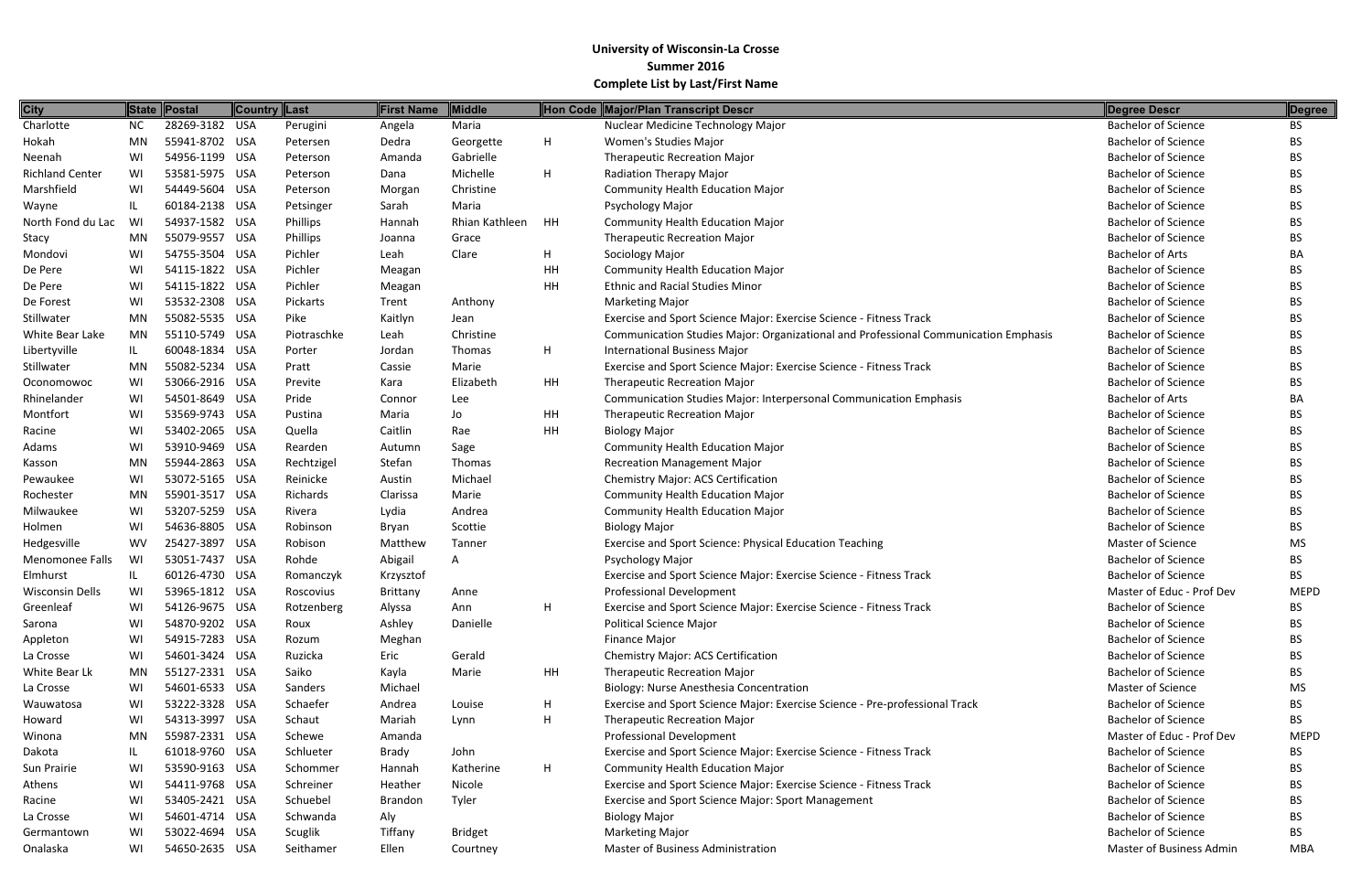| <b>City</b>         |           | State Postal   | <b>Country Last</b> |               | <b>First Name</b> | Middle    |    | Hon Code Major/Plan Transcript Descr                                                | Degree Descr               | Degree     |
|---------------------|-----------|----------------|---------------------|---------------|-------------------|-----------|----|-------------------------------------------------------------------------------------|----------------------------|------------|
| Greenfield          | WI        | 53228-4410 USA |                     | Singer        | Katherine         | Jennifer  | H  | <b>Therapeutic Recreation Major</b>                                                 | <b>Bachelor of Science</b> | BS.        |
| Eau Claire          | WI        | 54701-8819 USA |                     | Smetana       | Devin             | Martin    | H  | <b>Economics Major</b>                                                              | <b>Bachelor of Science</b> | <b>BS</b>  |
| <b>West Concord</b> | <b>MN</b> | 55985-2057 USA |                     | Smith         | Elle              | Marie     |    | <b>Community Health Education Major</b>                                             | <b>Bachelor of Science</b> | <b>BS</b>  |
| <b>Blue Earth</b>   | MN        | 56013-1905 USA |                     | Smith         | Jennifer          | Kay       | HH | <b>Community Health Education Major</b>                                             | <b>Bachelor of Science</b> | <b>BS</b>  |
| Hanover             | MN        | 55341-4083 USA |                     | Smith         | Jordyn            | Christine | H  | <b>Therapeutic Recreation Major</b>                                                 | <b>Bachelor of Science</b> | <b>BS</b>  |
| Ellsworth           | WI        | 54011-4627 USA |                     | Smith         | Joseph            | Micah     | H  | Sociology Major                                                                     | <b>Bachelor of Arts</b>    | BA         |
| Germantown          | WI        | 53022-4976 USA |                     | Smith         | Kelsey            | Jane      |    | <b>Therapeutic Recreation Major</b>                                                 | <b>Bachelor of Science</b> | <b>BS</b>  |
| Golden              | CO        | 80401-3502 USA |                     | Souerbry      | Kiersten          |           | H  | <b>Community Health Education Major</b>                                             | <b>Bachelor of Science</b> | <b>BS</b>  |
| <b>Cross Plains</b> | WI        | 53528-9557 USA |                     | Southard      | Samuel            | Adam      |    | Biology: Nurse Anesthesia Concentration                                             | Master of Science          | MS         |
| Lake City           | FL.       | 32055-5573 USA |                     | Springborn    | Michael           | Loren     | HH | Radiation Therapy Major                                                             | <b>Bachelor of Science</b> | <b>BS</b>  |
| Glen Flora          | WI        | 54526-9738 USA |                     | Stanley       | Jade              | Rachelle  |    | Exercise and Sport Science Major: Exercise Science - Pre-professional Track         | <b>Bachelor of Science</b> | ВS         |
| Three Lakes         | WI        | 54562-9040 USA |                     | Stephens      | Kathleen          | Elizabeth |    | Communication Studies Major: Interpersonal Communication Emphasis                   | <b>Bachelor of Arts</b>    | BA         |
| Andover             | <b>MN</b> | 55304-4529 USA |                     | Stoffel       | Alex              | Thomas    |    | <b>Recreation Management Major</b>                                                  | <b>Bachelor of Science</b> | <b>BS</b>  |
| Altoona             | WI        | 54720-2083 USA |                     | Strahm        | Corey             | Patrick   |    | Biology: Nurse Anesthesia Concentration                                             | Master of Science          | MS         |
| <b>Burlington</b>   | WI        | 53105-2423 USA |                     | Strong        | Sarah             | Ann       |    | Exercise and Sport Science Major: Sport Management                                  | <b>Bachelor of Science</b> | <b>BS</b>  |
| Eau Claire          | WI        | 54701-7447 USA |                     | Sturz         | Sawyer            | Scott     |    | Exercise and Sport Science Major: Sport Management                                  | <b>Bachelor of Science</b> | <b>BS</b>  |
| La Crosse           | WI        | 54601-6485 USA |                     | Taylor        | Virginia          | Ann       |    | <b>Accountancy Major</b>                                                            | <b>Bachelor of Science</b> | <b>BS</b>  |
| Sheboygan           | WI        | 53081-3648 USA |                     | Thorn         | Aaron             | Nicholas  |    | Exercise and Sport Science Major: Sport Management                                  | <b>Bachelor of Science</b> | <b>BS</b>  |
| Arkansaw            | WI        | 54721-9457 USA |                     | Tomlinson     | Taylor            | Sue       |    | Radiation Therapy Major                                                             | <b>Bachelor of Science</b> | <b>BS</b>  |
| Stoddard            | WI        | 54658-9571 USA |                     | Tully         | Jordan            | Elizabeth |    | Biology: Nurse Anesthesia Concentration                                             | <b>Master of Science</b>   | MS         |
| El Paso             | <b>TX</b> | 79904-3524 USA |                     | Urbina        | Lydia             | Yadira    |    | Exercise and Sport Science: Physical Education Teaching                             | Master of Science          | MS         |
| Mc Farland          | WI        | 53558-9587 USA |                     | Vallon        | Patrick           | Anthony   |    | <b>Marketing Major</b>                                                              | <b>Bachelor of Science</b> | <b>BS</b>  |
| Iron Ridge          | WI        | 53035-9600 USA |                     | Valuch        | Noelle            | Katrina   |    | Communication Studies Major: Organizational and Professional Communication Emphasis | <b>Bachelor of Science</b> | <b>BS</b>  |
| <b>Brillion</b>     | WI        | 54110-9410 USA |                     | Van Druten    | Matthew           | Jerome    |    | Exercise and Sport Science Major: Exercise Science - Fitness Track                  | <b>Bachelor of Science</b> | <b>BS</b>  |
| <b>Two Rivers</b>   | WI        | 54241-1223 USA |                     | Van Lanen     | Andrew            | James     |    | <b>Management Major</b>                                                             | <b>Bachelor of Science</b> | <b>BS</b>  |
| Hortonville         | WI        | 54944-9654 USA |                     | Vander Velden | Payton            | Rae       |    | <b>Accountancy Major</b>                                                            | <b>Bachelor of Science</b> | <b>BS</b>  |
| Madison             | WI        | 53704-2207 USA |                     | Vesco         | Matthew           | Thomas    |    | <b>Economics Major</b>                                                              | <b>Bachelor of Science</b> | <b>BS</b>  |
| La Crosse           | WI        | 54603-1098 USA |                     | Voegele       | Kelly             | JoAnn     | H  | <b>Therapeutic Recreation Major</b>                                                 | <b>Bachelor of Science</b> | <b>BS</b>  |
| Caledonia           | <b>MN</b> | 55921-1686 USA |                     | Vonderohe     | <b>Brandon</b>    | Michael   |    | Communication Studies Major: Organizational and Professional Communication Emphasis | <b>Bachelor of Science</b> | ВS         |
| Ashland             | WI        | 54806-2666 USA |                     | Wagner        | Heather           | Anne      |    | <b>Community Health Education Major</b>                                             | <b>Bachelor of Science</b> | <b>BS</b>  |
| Trempealeau         | WI        | 54661-8256 USA |                     | Wales         | Shaina            | Marie     | HH | <b>Management Major</b>                                                             | <b>Bachelor of Science</b> | <b>BS</b>  |
| La Crosse           | WI        | 54602-3224 USA |                     | Wang          | Paul              |           |    | <b>Master of Business Administration</b>                                            | Master of Business Admin   | <b>MBA</b> |
| Mosinee             | WI        | 54455-8952 USA |                     | Wanta         | Kristen           | Margaret  | HH | <b>Community Health Education Major</b>                                             | <b>Bachelor of Science</b> | <b>BS</b>  |
| New Glarus          | WI        | 53574-9707 USA |                     | Watterson     | Danielle          | Katherine |    | Philosophy Major                                                                    | <b>Bachelor of Science</b> | <b>BS</b>  |
| Waukesha            | WI        | 53188-2267 USA |                     | Webber        | Nathanael         | Steven    |    |                                                                                     | <b>Bachelor of Science</b> | <b>BS</b>  |
| Waukesha            | WI        | 53188-2267 USA |                     | Webber        | Nathanael         | Steven    |    | Chemistry Major: ACS Certification                                                  | <b>Bachelor of Science</b> | <b>BS</b>  |
| Green Bay           | WI        | 54311-7284 USA |                     | Wentworth     | Vanessa           | Rae       | HH | Radiation Therapy Major                                                             | <b>Bachelor of Science</b> | <b>BS</b>  |
| Winslow             | IL        | 61089-9433 USA |                     | Werhane       | Montana           | Kathleen  |    | <b>Therapeutic Recreation Major</b>                                                 | <b>Bachelor of Science</b> | <b>BS</b>  |
| Cuba City           | WI        | 53807-1623 USA |                     | White         | Joshua            | Joseph    |    | <b>Community Health Education Major</b>                                             | <b>Bachelor of Science</b> | <b>BS</b>  |
| Woodbury            | MN        | 55125-9296 USA |                     | White         | Samantha          | Ann       |    | <b>Therapeutic Recreation Major</b>                                                 | <b>Bachelor of Science</b> | <b>BS</b>  |
| Prior Lake          | MN        | 55372-3365 USA |                     | Willox        | Ashley            | Ann       | H  | <b>Therapeutic Recreation Major</b>                                                 | <b>Bachelor of Science</b> | <b>BS</b>  |
| Menasha             | WI        | 54952-9424 USA |                     | Wittmann      | Tierney           | Marie     | H  | <b>Community Health Education Major</b>                                             | <b>Bachelor of Science</b> | <b>BS</b>  |
| Coatesville         | PA        | 19320-4255 USA |                     | Worst         | David             | Landis    |    | Exercise and Sport Science: Physical Education Teaching                             | Master of Science          | MS         |
| Westby              | WI        | 54667-1127 USA |                     | Wyman         | Taylor            |           | H  | Nuclear Medicine Technology Major                                                   | <b>Bachelor of Science</b> | <b>BS</b>  |
| Qingdao             |           | 266555         | <b>CHN</b>          | Xue           | Xiaomin           |           |    | Finance Major                                                                       | <b>Bachelor of Science</b> | BS         |
| Chengde             | 13        | 068250         | <b>CHN</b>          | Yang          | Kuo               |           |    | <b>Finance Major</b>                                                                | <b>Bachelor of Science</b> | <b>BS</b>  |